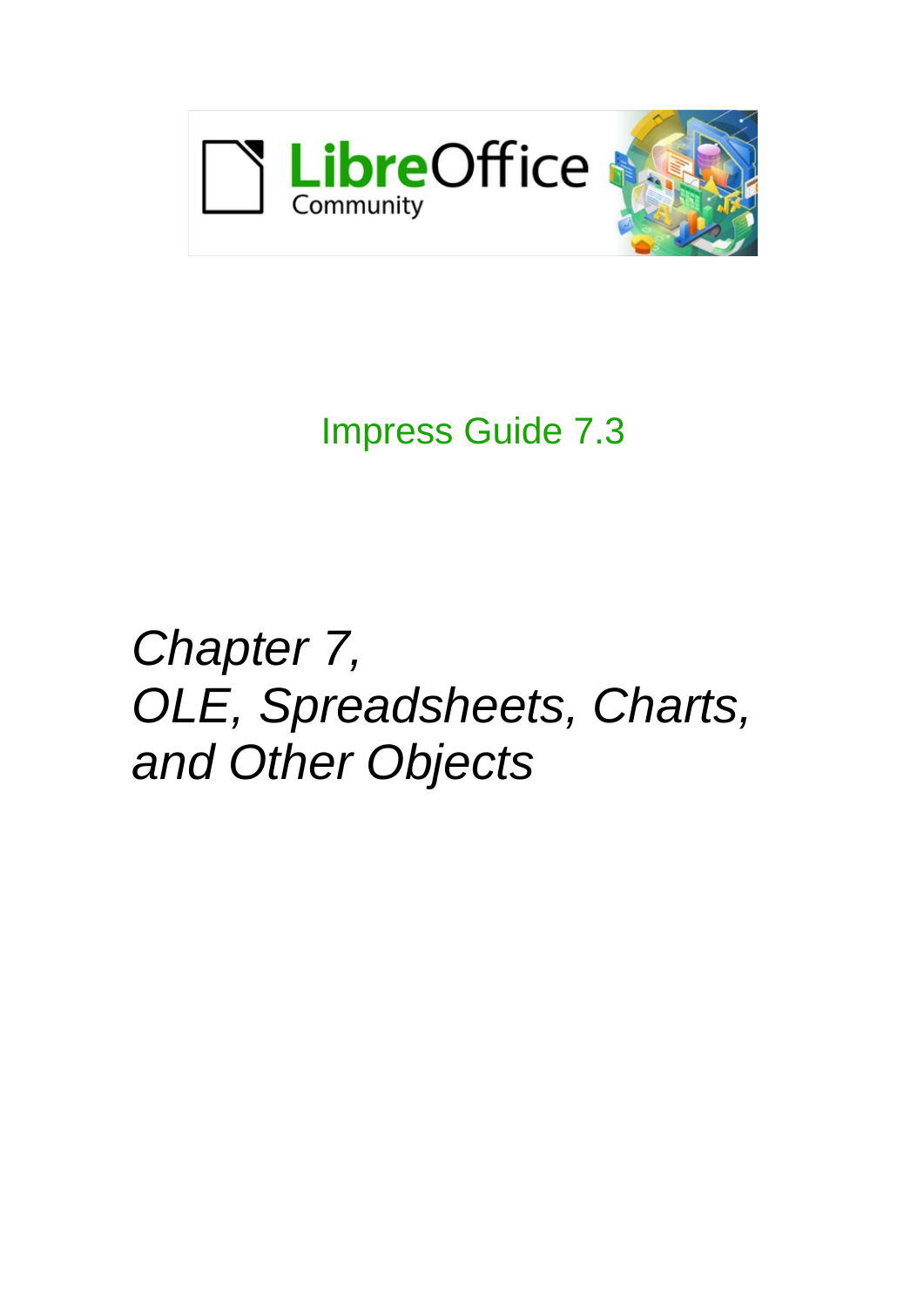# <span id="page-1-4"></span>**Copyright**

This document is Copyright © 2022 by the LibreOffice Documentation Team. Contributors are listed below. This document maybe distributed and/or modified under the terms of either the GNU General Public License (<https://www.gnu.org/licenses/gpl.html>), version 3 or later, or the Creative Commons Attribution License (<https://creativecommons.org/licenses/by/4.0/>), version 4.0 or later.

All trademarks within this guide belong to their legitimate owners.

## <span id="page-1-3"></span>**Contributors**

| <b>To this edition</b> |                   |               |
|------------------------|-------------------|---------------|
| Peter Schofield        | Kees Kriek        |               |
| To previous editions   |                   |               |
| Peter Schofield        | Samantha Hamilton | Michele Zarri |
| T. Elliot Turner       | Jean Hollis Weber | Rachel Kartch |
|                        |                   |               |

## <span id="page-1-2"></span>**Feedback**

Please direct any comments or suggestions about this document to the Documentation Team's mailing list: [documentation@global.libreoffice.org](mailto:documentation@global.libreoffice.org)



Everything sent to a mailing list, including email addresses and any other personal information that is written in the message, is publicly archived and cannot be deleted.

### <span id="page-1-1"></span>**Publication date and software version**

Published May 2022. Based on LibreOffice 7.3 Community. Other versions of LibreOffice may differ in appearance and functionality.

## <span id="page-1-0"></span>**Using LibreOffice on macOS**

Some keystrokes and menu items are different on macOS from those used in Windows and Linux. The table below gives some common substitutions for the instructions in this document. For a detailed list, see the application Help.

| <b>Windows or Linux</b>                  | macOS equivalent                                             | <b>Effect</b>                       |
|------------------------------------------|--------------------------------------------------------------|-------------------------------------|
| <b>Tools &gt; Options on</b><br>Menu bar | LibreOffice > Preferences<br>on Menu bar                     | Access to setup options             |
| Right-click                              | Ctrl+click and/or right-click<br>depending on computer setup | Opens a context menu                |
| Ctrl or Control                          | <b><math>\frac{1}{2}</math></b> and/or Cmd or Command        | Used with other keys                |
| Alt                                      | <b>∠</b> and/or <i>Alt</i> or <i>Option</i>                  | Used with other keys                |
| F <sub>11</sub>                          | $\mathcal{H}+T$                                              | Open the Styles deck in the Sidebar |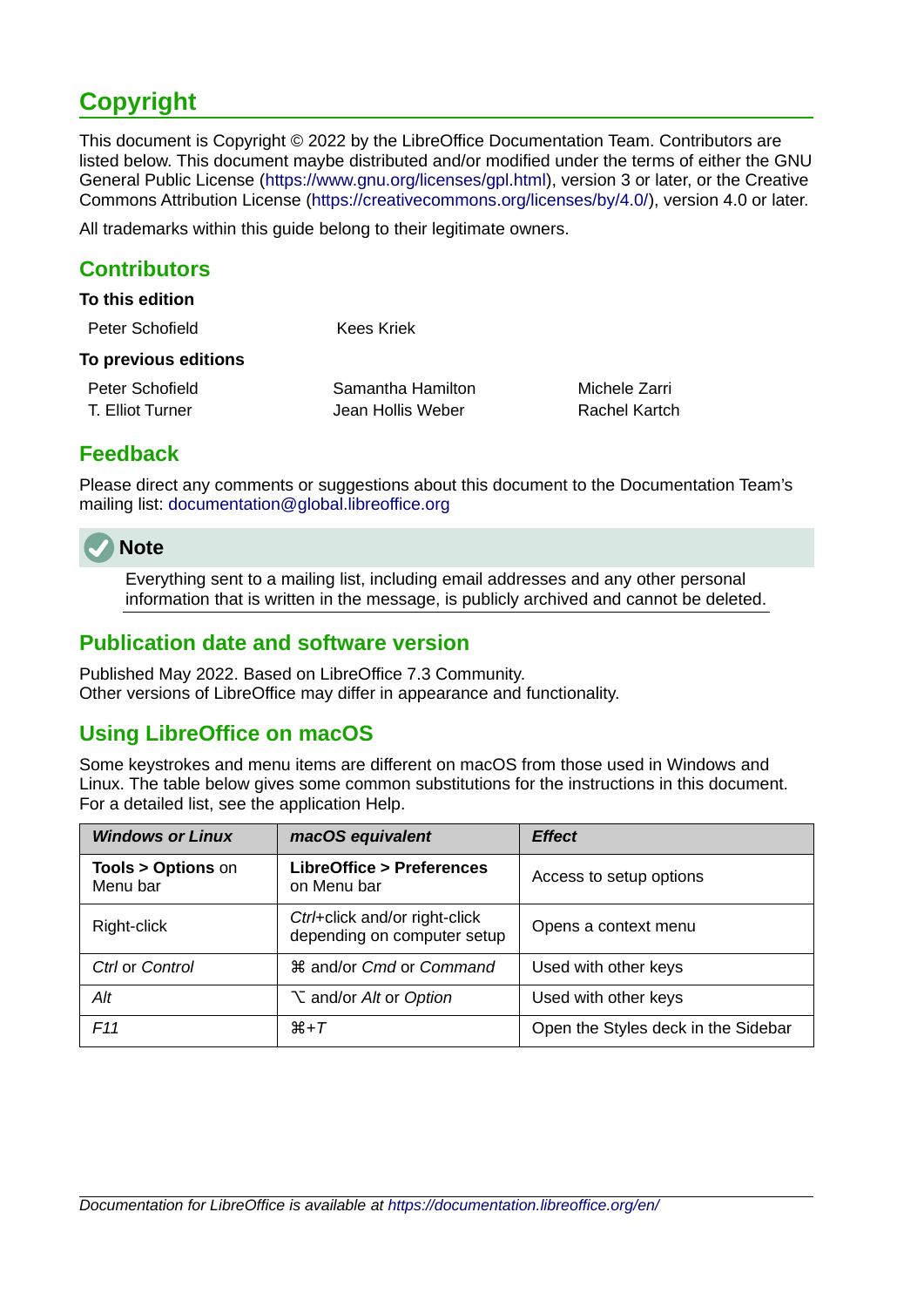# **Contents**

| Charts |  |
|--------|--|
|        |  |
|        |  |
|        |  |
|        |  |
|        |  |
|        |  |
|        |  |
|        |  |
|        |  |
|        |  |
|        |  |
|        |  |
|        |  |
|        |  |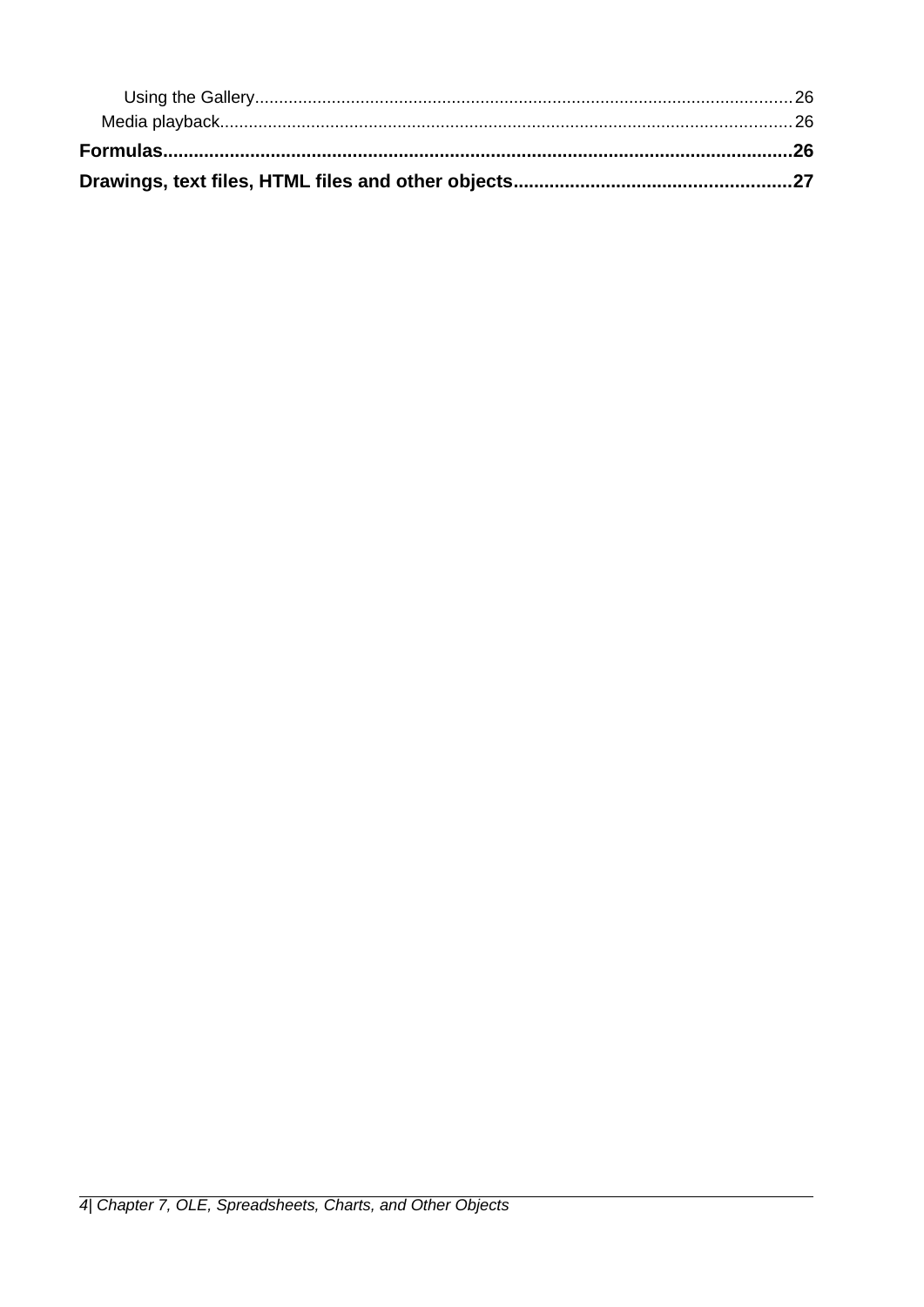# <span id="page-4-1"></span>**OLE objects**

Object Linking and Embedding (OLE) is a software technology that allows linking and embedding of the following types of files into an Impress presentation.

- LibreOffice spreadsheets
- LibreOffice charts
- LibreOffice drawings
- LibreOffice formulas
- LibreOffice text

The major benefit of using OLE objects is that it provides a quick and easy method of editing an object using tools from the software that created the object. These file types can all be created using LibreOffice and OLE objects can be created from new or from an existing file.

## <span id="page-4-0"></span>**Inserting new OLE objects**

When inserting a new OLE object, it is only available in the presentation it is being inserted into and the OLE object can only be edited using Impress.

- 1) Select the slide in a presentation to insert an OLE object.
- 2) Go to **Insert > Object > OLE Object** on the Menu bar to open the Insert OLE Object dialog (Figure [1](#page-4-2)).
- 3) Select **Create new** and then select the type of OLE object in **Object Type.**
- 4) Click **OK** and a new OLE object is inserted in the center of the slide in edit mode. The toolbars displayed change providing the necessary tools to create a new OLE object.



For computers using the Windows operating system, an additional option of **Further objects** is available in the **Object Type** list. Clicking on **Further objects** opens an Insert Object dialog (Figure [2\)](#page-5-1) allowing an OLE object using other software that is compatible with OLE and LibreOffice to be inserted. This option is available for new OLE objects and OLE objects from a file.

| <b>Insert OLE Object</b>                |  |  |  |  |
|-----------------------------------------|--|--|--|--|
| Create from file<br><b>O</b> Create new |  |  |  |  |
| <b>Object Type</b>                      |  |  |  |  |
| LibreOffice 7.3 Spreadsheet             |  |  |  |  |
| LibreOffice 7.3 Drawing                 |  |  |  |  |
| LibreOffice 7.3 Formula                 |  |  |  |  |
| LibreOffice 7.3 Chart                   |  |  |  |  |
| LibreOffice 7.3 Text                    |  |  |  |  |
|                                         |  |  |  |  |
| Cancel<br>Help<br>OΚ                    |  |  |  |  |

<span id="page-4-2"></span>*Figure 1: Insert OLE Object dialog*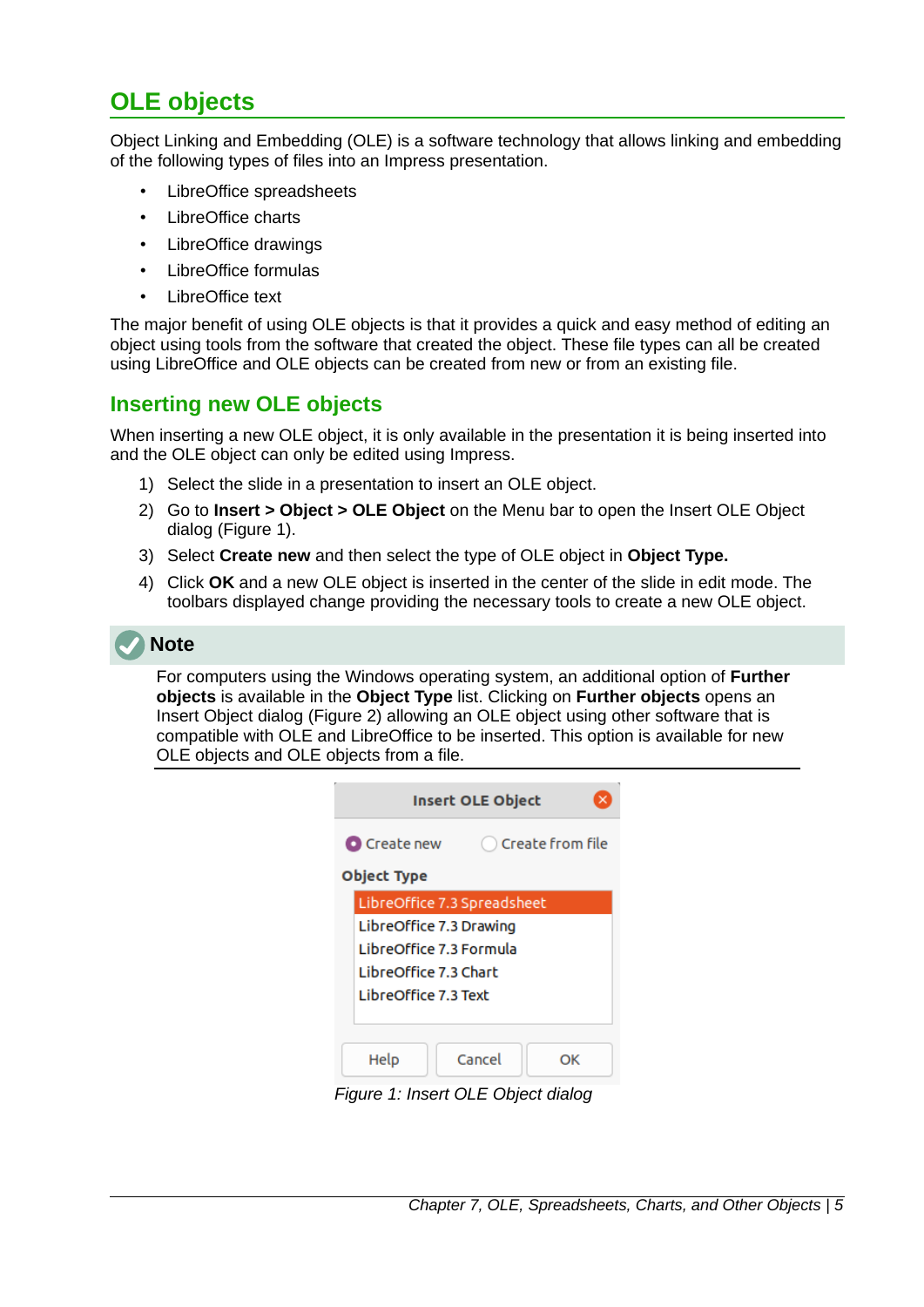| Insert Object                       |                                                                                                                                                                                                                                               |                                 |
|-------------------------------------|-----------------------------------------------------------------------------------------------------------------------------------------------------------------------------------------------------------------------------------------------|---------------------------------|
| C Create New<br>C. Create from File | Object Type:<br>OpenOffice.org 1.1 Drawing<br>OpenOffice.org 1.1 Formula<br>OpenOffice.org 1.1 Presentation<br>OpenOffice.org 1.1 Spreadsheet<br>OpenOffice.org 1.1 Text Document<br>Package<br>Paintbrush Picture<br><b>Wordpad Document</b> | 0K<br>Cancel<br>Display As Icon |
| Result                              | Inserts a new OpenDocument Drawing object<br>into your document.                                                                                                                                                                              |                                 |

<span id="page-5-1"></span>

| <b>Insert OLE Object</b><br>×           |        |    |  |  |
|-----------------------------------------|--------|----|--|--|
| <b>O</b> Create from file<br>Create new |        |    |  |  |
| File                                    |        |    |  |  |
|                                         |        |    |  |  |
| Link to file<br>Search                  |        |    |  |  |
| Display as icon                         |        |    |  |  |
|                                         |        |    |  |  |
| Help                                    | Cancel | ОΚ |  |  |
| Figure 3: Insert OLE Object dialog -    |        |    |  |  |

<span id="page-5-2"></span>*Create from file option*

## <span id="page-5-0"></span>**Inserting OLE objects from files**

- 1) Select the slide in a presentation to insert an OLE object.
- 2) Go to **Insert > Object > OLE Object** on the Menu bar to open the Insert OLE Object dialog.
- 3) Select **Create from file** and the dialog changes to a file search dialog (Figure [3](#page-5-2)).
- 4) Click on **Search** and a file browser window opens.
- 5) Navigate to where the file is located.
- 6) Select the file required and click **Open**. The filename appears in the **File** text box.
- 7) Insert the OLE object into the center of the slide in edit mode using one of the following methods:
	- Click **OK** to insert the file as an OLE object.
	- Select **Link to file**, then click **OK** to insert the OLE object with a link to the original file.
	- Select **Display as icon**, then click **OK** to insert the OLE object as an icon. When the icon is clicked on, the OLE object opens in a new window.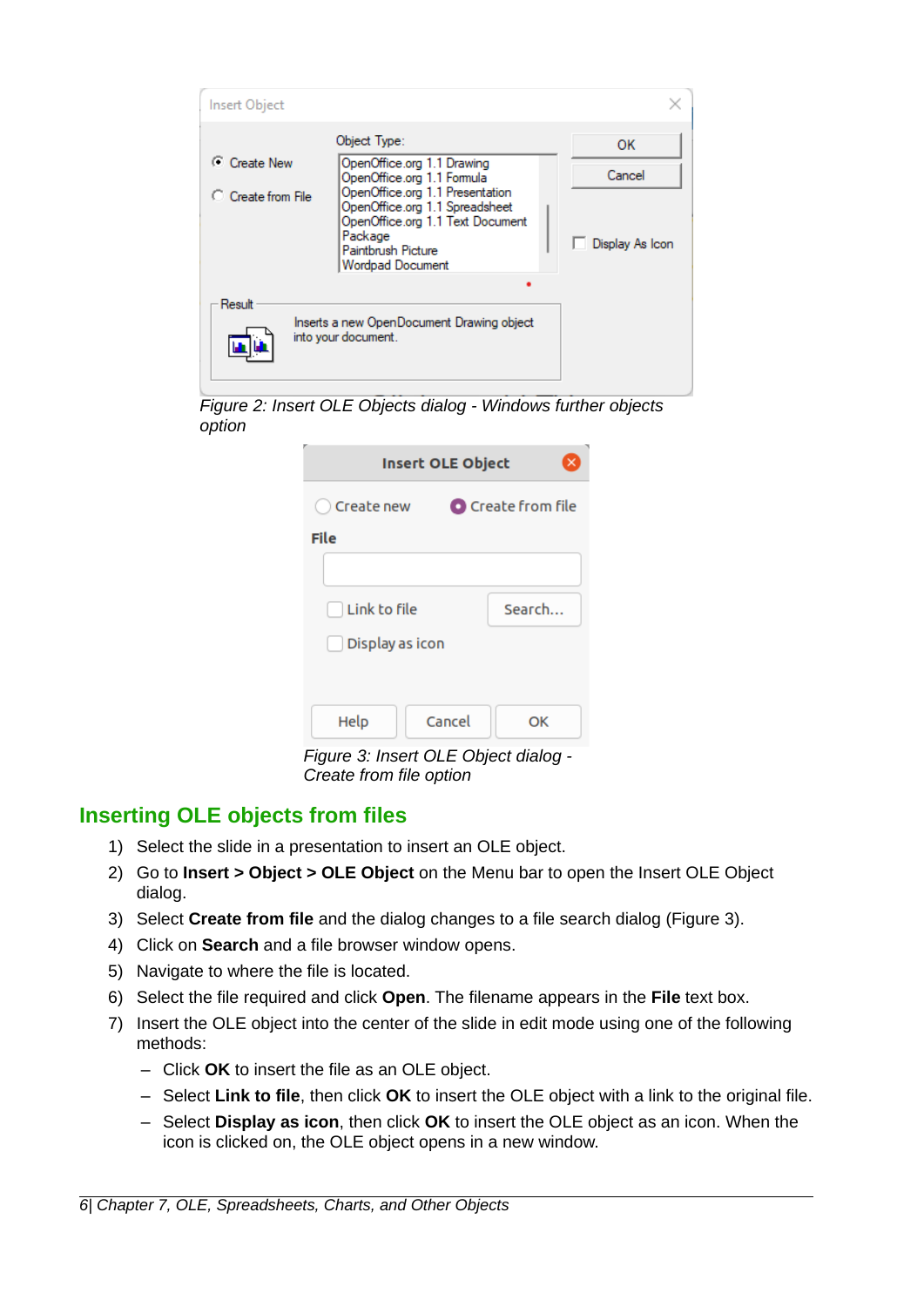

By default, when inserting a file into a slide as an OLE object, any changes made to the original file after insertion do not affect the copy of the file inserted into a presentation. Also, changes to the file copy in a presentation do not change the original file. If any changes made to the file, either in the original or in the presentation, are to appear in both versions the original file has to be linked with the presentation when the file is inserted.

## <span id="page-6-2"></span>**Editing OLE objects**

- 1) Double-click on the OLE object to open it in edit mode. The toolbars in Impress change to provide the necessary tools for editing an OLE object.
- 2) When editing the OLE object is complete, click anywhere outside the OLE object to exit editing.
- 3) Save the presentation. Any changes made to the OLE object are also saved.

## <span id="page-6-1"></span>**Resizing and moving OLE objects**

Resizing and moving OLE objects is exactly the same as resizing and moving graphic objects in Impress. For more information, see Chapter 5, Managing Graphic Objects.

# **Note**

When resizing or moving a spreadsheet in slides, ignore any horizontal and vertical scroll bars, and the first row and first column. The first row and first column are easily recognizable because of their light background color. They are only used for spreadsheet editing purposes and are not included in the spreadsheet that appears as an OLE object on the slide.

# **Note**

Do not double click on an OLE spreadsheet object when moving or resizing. Double clicking opens the OLE object editing mode for spreadsheets.

# <span id="page-6-0"></span>**Spreadsheets**

To include a spreadsheet in an Impress presentation, either insert an existing spreadsheet file or insert a new spreadsheet as an OLE object. For more information on spreadsheets, see the *Calc Guide* and the *Getting Started Guide*.

Embedding a spreadsheet into Impress includes most of the functionality of a Calc spreadsheet. Impress is capable of using Calc functions to carry out calculations and data analysis. However, if complex data or formulas are going to be used, it is recommended to perform those operations in a separate Calc spreadsheet first, then embed the spreadsheet into Impress with the results.

It is tempting to use spreadsheets in Impress for creating tables or presenting data in a tabular format. However, inserting a table into Impress is often more suitable and faster, depending on the complexity of the data. See Chapter 3, Adding and Formatting Text for more information on inserting and formatting tables.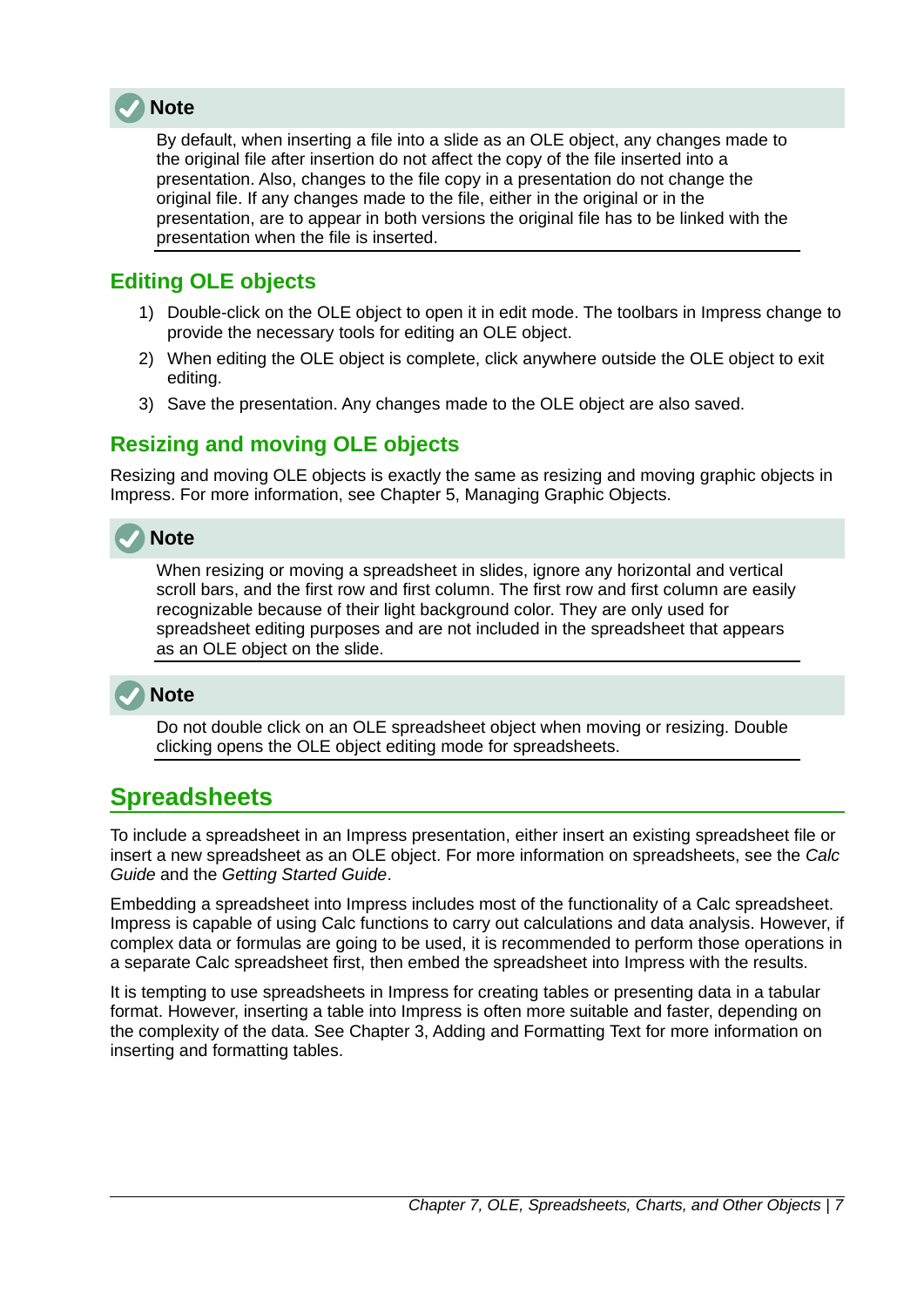

The entire spreadsheet is inserted into a slide as an OLE object. If the spreadsheet contains more than one sheet and the one required is not visible, double-click the spreadsheet and then select a different sheet from the sheet tab row at the bottom. See ["Editing OLE objects"](#page-6-2) on page [7](#page-6-2) for more information on editing a spreadsheet as an OLE object.

## <span id="page-7-0"></span>**Editing spreadsheets**

When a spreadsheet is inserted into a slide, it is in edit mode ready for inserting or modifying data or modifying the format (Figure [4](#page-7-2)). The following also happens to provide tools and functions for spreadsheets:

- A Calc formatting toolbar opens at the top of the Workspace as shown by the example in Figure [4.](#page-7-2) The following tools become available providing basic formatting for spreadsheets:
	- **Name Box** this gives the active cell reference or the name of a selected range of cells.
	- **Function Wizard**
	- **Select Function**
	- **Formula**.
	- **Input Line** this is an edit box for entering data or reviewing the displayed contents of the active cell. If necessary, click on the triangle ▼ on the right to expand the edit box and provide space for long functions requiring multiple lines.
- The Formatting toolbar for spreadsheets (Figure [5](#page-7-1)) opens replacing the Line and Filling toolbar.
- The Menu bar changes providing spreadsheet formatting options.

|                | i i<br>$\overline{2}$ | 3<br>4<br>- 11 | 5<br>- 6 | 8<br>$\overline{9}$ | 10 |
|----------------|-----------------------|----------------|----------|---------------------|----|
|                | A                     | B              | С        | D                   |    |
| $\mathbf{1}$   | Date                  | Litres         | Trip Km  | <b>Fuel Cost</b>    |    |
| $\overline{2}$ | 9 Mar 2021            | 23.66          | 430.4    | 114.75              |    |
| 3              | 1 Apr 2021            | 33.39          | 626.6    | 166.95              |    |
| $\overline{a}$ | 26 May 2021           | 29.94          | 560.4    | 151.2               |    |
|                |                       | ----           | レエレ      | .                   |    |

<span id="page-7-2"></span>*Figure 4: Example spreadsheet in Impress*



<span id="page-7-1"></span>*Figure 5: Formatting toolbar for spreadsheets*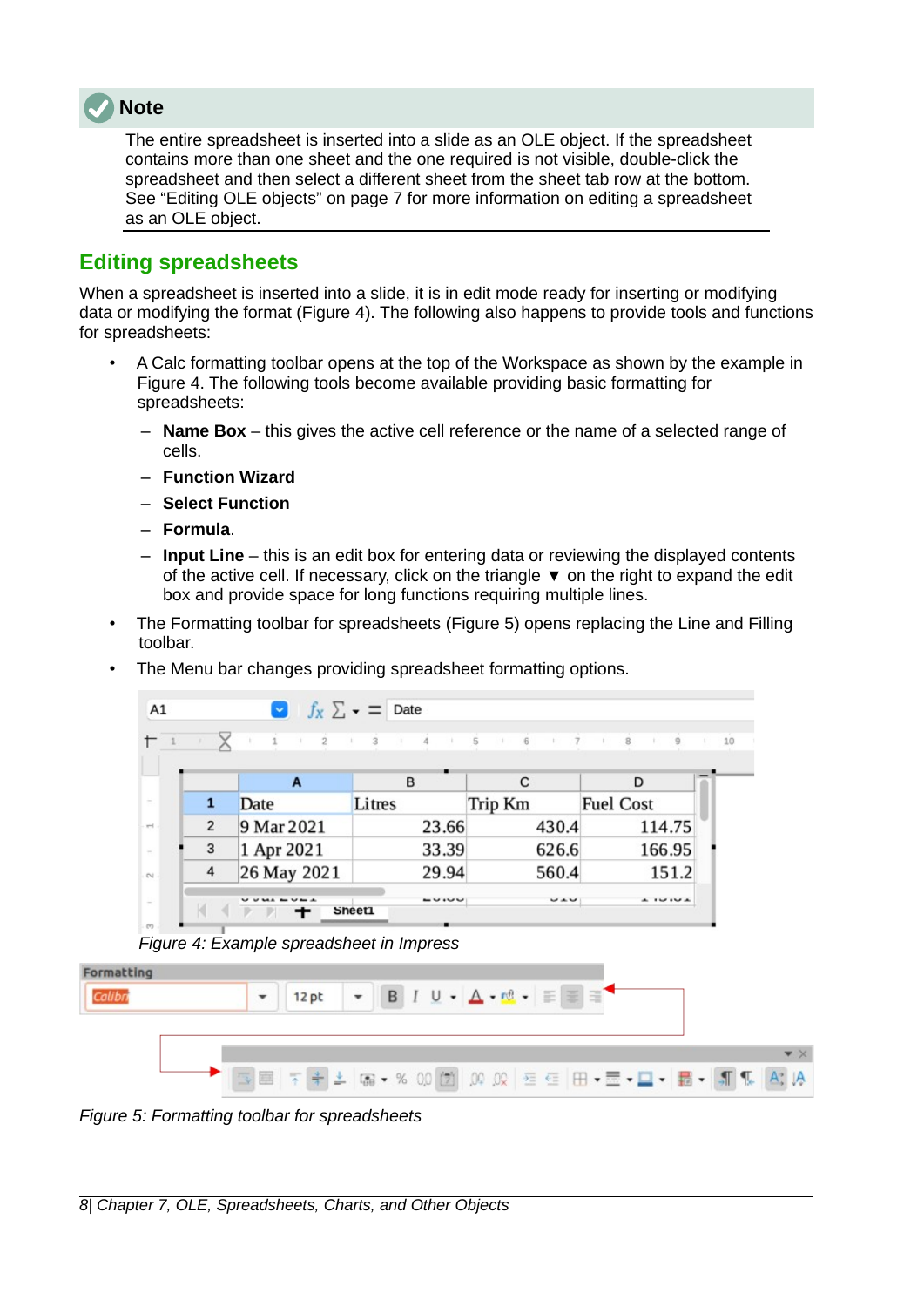#### <span id="page-8-2"></span>*Cell navigation*

By default, when an embedded spreadsheet is opened, the active cell is A1. To move around the spreadsheet to select a cell to make it active, use one of the following methods:

- Keyboard arrow keys.
- Position the cursor in a cell and click.
- Press the *Enter* key to move one cell down and *Shift+Enter* combination to move one cell up.
- Press the *Tab* key to move one cell to the right and *Shift+Tab* combination to move one cell to the left.



Other keyboard shortcuts are available to navigate around a spreadsheet. Refer to *Getting Started Guide* or the *Calc Guide* for more information.

#### <span id="page-8-1"></span>*Entering data*

Data input into a cell can only be done when a cell is active. An active cell is easily identified by a thickened and bolder border. The cell reference for the active cell is displayed in the **Name Box** at the left hand end of the Calc editing toolbar.

- 1) Double-click on the embedded spreadsheet to open in edit mode.
- 2) Select a cell to make it active and start typing in the cell or in the **Input Line**. The data input displayed in the **Input Line** makes the data entry easier to read.
- 3) Use the various tools and options on the Menu bar to enter data, formula, function, text, or date into a cell.
- 4) To confirm data input into a cell use one of the following methods:
	- Select a different cell with the cursor.
	- Press the *Enter* key, or the *Shift+Enter* key combination.
	- Press the *Tab* key, or *Shift+Tab* key combination.
- 5) When finished editing the embedded spreadsheet, click anywhere outside the border to exit edit mode and save the changes.



Sometimes it is useful to treat numbers as text (for example, telephone numbers). To prevent Impress from removing the leading zeros or right aligning numbers in a cell, type a single quotation mark (') before entering a number as text.

#### <span id="page-8-0"></span>*Merging cells*

- 1) Double-click on the embedded spreadsheet to open in edit mode.
- 2) Highlight the required number of cells to be merged.
- 3) If there is no data in the cells being merged, use one of the following methods to merge cells:
	- Go to **Format > Merge and Unmerge Cells > Merge and Center Cells** on the Menu bar.
	- Go to **Format > Merge and Unmerge Cells > Merge Cells** on the Menu bar.
	- Right-click on the selected cells and select **Merge Cells** from the context menu.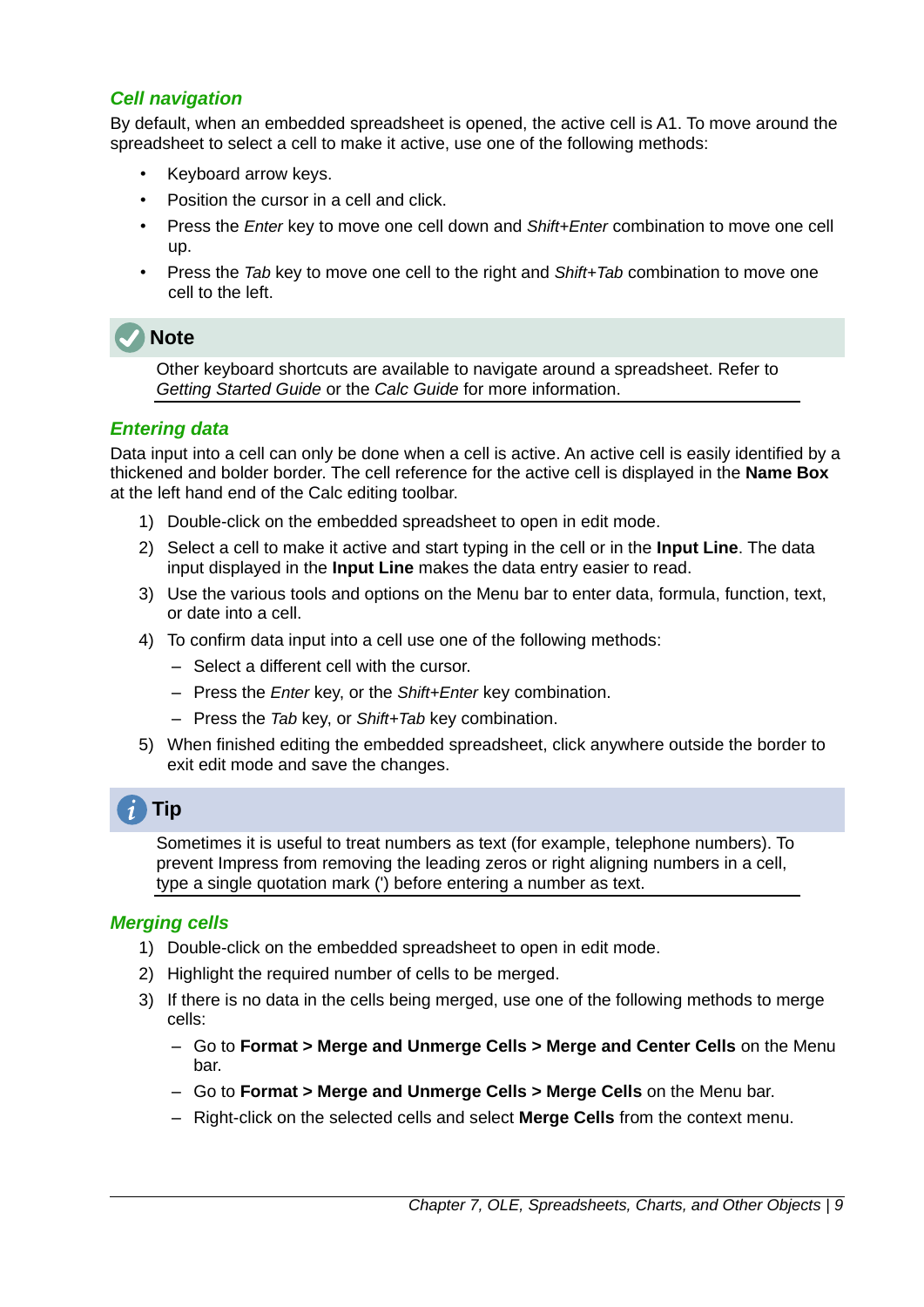| <b>Merge Cells</b>                                                                                          |  |  |  |  |
|-------------------------------------------------------------------------------------------------------------|--|--|--|--|
| Some cells are not empty.                                                                                   |  |  |  |  |
| Move the contents of the hidden cells into the first cell<br>$1 \mid 2 \mid \rightarrow \mid 1 \mid 2 \mid$ |  |  |  |  |
| Keep the contents of the hidden cells                                                                       |  |  |  |  |
| $1 \mid 2 \mid \rightarrow \mid 1$                                                                          |  |  |  |  |
| Empty the contents of the hidden cells<br>$1 \mid 2 \mid \rightarrow \mid 1 \mid 2$                         |  |  |  |  |
| Cancel<br>Help<br>∩ĸ                                                                                        |  |  |  |  |

<span id="page-9-2"></span>*Figure 6: Merge Cells dialog*

- 4) If the selected cells for merging contain data, the Merge Cells dialog (Figure [6\)](#page-9-2) automatically opens. Merge the selected cells as follows:
	- a) Use one of the methods in Step 3 to merge cells and open the Merge Cells dialog.
	- b) Select an option in the Merge Cells dialog.
	- c) Click **OK** to merge the cells and close the Merge Cells dialog.
- 5) When finished editing the embedded spreadsheet, click anywhere outside the border to exit edit mode and save the changes.

#### <span id="page-9-1"></span>*Splitting cells*

Only multiple cells that have been merged can be split into separate cells.

- 1) Double-click on the embedded spreadsheet to open in edit mode.
- 2) Select a cell that was merged from multiple cells.
- 3) Split the merged cell into separate cells using one of the following methods:
	- Go to **Format > Merge Cells > Split Cells** on the Menu bar.
	- Right-click on the cell and select **Split Cells** from the context menu.
- 4) When finished editing the embedded spreadsheet, click anywhere outside the border to exit edit mode and save the changes.

#### <span id="page-9-0"></span>*Inserting cells*

- 1) Double-click on the embedded spreadsheet to open in edit mode.
- 2) Select the same number of cells on the embedded spreadsheet as are going to be inserted.
- 3) Insert cells using one of the following methods. Inserting cells opens the Insert Cells dialog (Figure [7](#page-10-3)).
	- Go to **Sheet > Insert Cells** on the Menu bar.
	- Right-click on the selected cells and select **Insert** from the context menu.
	- Use the keyboard shortcut *Ctrl*++ (macOS  $\mathcal{H}$ ++)
- 4) Select an insert option for cells, then click **OK** to insert the cells and close the Insert Cells dialog.
- 5) When finished editing the embedded spreadsheet, click anywhere outside the border to exit edit mode and save the changes.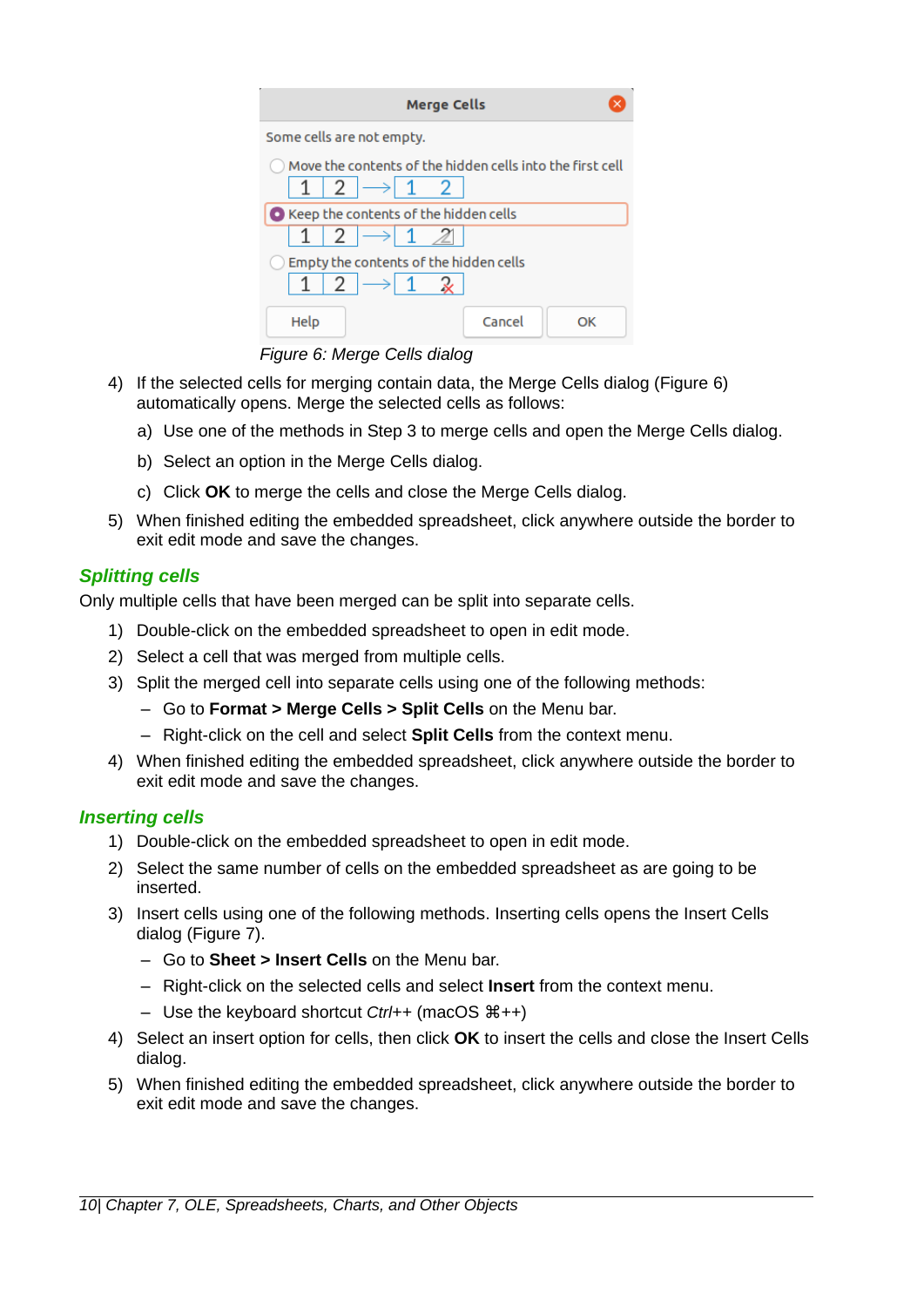| <b>Insert Cells</b>          |        |    |  |
|------------------------------|--------|----|--|
| <b>Selection</b>             |        |    |  |
| Shift cells down             |        |    |  |
| $\bigcirc$ Shift cells right |        |    |  |
| Entire row                   |        |    |  |
| <b>Entire column</b>         |        |    |  |
| Help                         | Cancel | OΚ |  |

<span id="page-10-3"></span>*Figure 7: Insert Cells dialog*

#### <span id="page-10-2"></span>*Inserting rows*

- 1) Double-click on the embedded spreadsheet to open in edit mode.
- 2) Select the same number of rows on the embedded spreadsheet as are going to be inserted.
- 3) Insert rows using one of the following methods:
	- Go to **Sheet > Insert Rows > Rows Above** or **Sheet > Insert Rows > Rows Below** on the Menu bar.
	- Right-click on the selected rows and select **Insert Rows Above** or **Insert Rows Below** from the context menu.
	- Open the Insert Cells dialog, as in ["Inserting cells" above,](#page-9-0) and select **Entire row** to insert rows above the selected rows.
- 4) When finished editing the embedded spreadsheet, click anywhere outside the border to exit edit mode and save the changes.

#### <span id="page-10-0"></span>*Inserting columns*

- 1) Double-click on the embedded spreadsheet to open in edit mode.
- 2) Select the same number of columns on the embedded spreadsheet as are going to be inserted.
- 3) Insert columns using one of the following methods:
	- Go to **Sheet > Insert Columns > Columns Before** or **Sheet > Insert Columns > Columns After** on the Menu bar.
	- Right-click on the selected columns and select **Insert Columns Before** or **Insert Columns After** from the context menu.
	- Open the Insert Cells dialog, as in ["Inserting cells" above,](#page-9-0) and select **Entire column** to insert columns to the left of the selected columns.
- 4) When finished editing the embedded spreadsheet, click anywhere outside the border to exit edit mode and save the changes.

#### <span id="page-10-1"></span>*Deleting cells*

- 1) Double-click on the embedded spreadsheet to open in edit mode.
- 2) Select the cells for deletion on the embedded spreadsheet.
- 3) Delete the selected cells using one of the following methods. Deleting cells opens the Delete Cells dialog (Figure [8\)](#page-11-3).
	- Go to **Sheet > Delete Cells** on the Menu bar.
	- Right-click on the selected cells and select **Delete** from the context menu.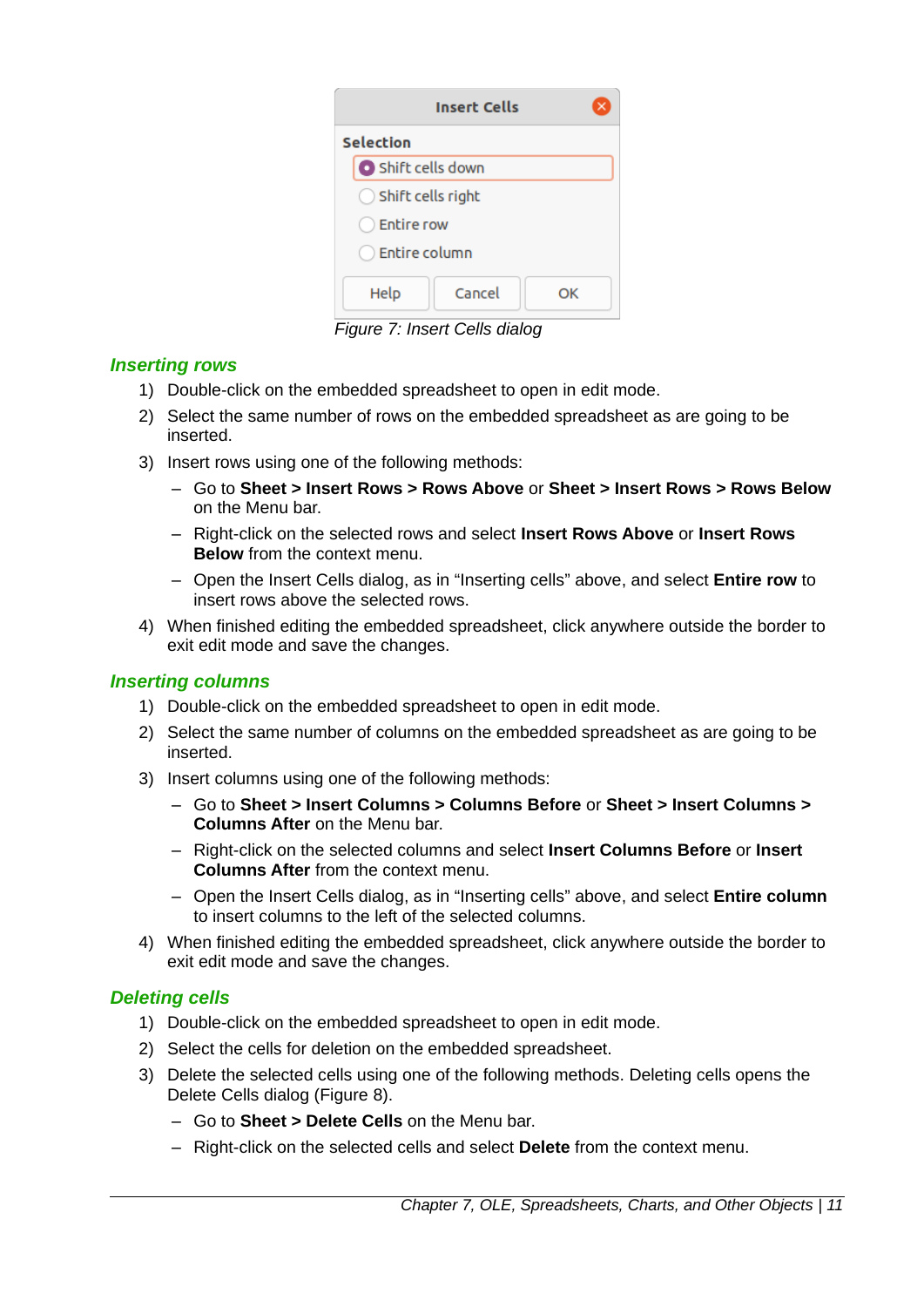| <b>Delete Cells</b>    |                         |    |  |
|------------------------|-------------------------|----|--|
| <b>Selection</b>       |                         |    |  |
| Shift cells up         |                         |    |  |
| ◯ Shift cells left     |                         |    |  |
| ◯ Delete entire row(s) |                         |    |  |
|                        | Delete entire column(s) |    |  |
| Help                   | Cancel                  | nк |  |

<span id="page-11-3"></span>*Figure 8: Delete Cells dialog*

- 4) Select a delete option, then click **OK** to delete the cells and close the dialog.
- 5) When finished editing the embedded spreadsheet, click anywhere outside the border to exit edit mode and save the changes.

#### <span id="page-11-2"></span>*Deleting rows*

- 1) Double-click on the embedded spreadsheet to open in edit mode.
- 2) Select the rows for deletion on the embedded spreadsheet.
- 3) Delete the selected rows using one of the following methods:
	- Go to **Sheet > Delete Rows** on the Menu bar.
	- Right-click on the selected rows and select **Delete Rows** from the context menu.
	- Open the Delete Cells dialog, as in ["Deleting cells](#page-10-1)" [above](#page-10-1), and select **Delete entire row(s)**.
- 4) When finished editing the embedded spreadsheet, click anywhere outside the border to exit edit mode and save the changes.

#### <span id="page-11-1"></span>*Deleting columns*

- 1) Double-click on the embedded spreadsheet to open in edit mode.
- 2) Select the columns for deletion on the embedded spreadsheet.
- 3) Delete the selected columns using one of the following methods:
	- Go to **Sheet > Delete Columns** on the Menu bar.
	- Right-click on the selected columns and select **Delete Columns** from the context menu.
	- Open the Delete Cells dialog, as in ["Deleting cells](#page-10-1)" [above](#page-10-1), and select **Delete entire column(s)**.
- 4) When finished editing the embedded spreadsheet, click anywhere outside the border to exit edit mode and save the changes.

#### <span id="page-11-0"></span>*Quickly inserting sheets*

- 1) Double-click on the embedded spreadsheet to open in edit mode.
- 2) Quickly insert a sheet using one of the following methods:
	- Click on the plus sign to the left of the sheet names and a new sheet is added to the spreadsheet after the last sheet in the spreadsheet.
	- Go to **Sheet > Insert Sheet at End** on the Menu bar and enter a name for the sheet in the Append Sheet dialog that opens, then click **OK**. A new sheet is added to the spreadsheet after the last sheet in the spreadsheet.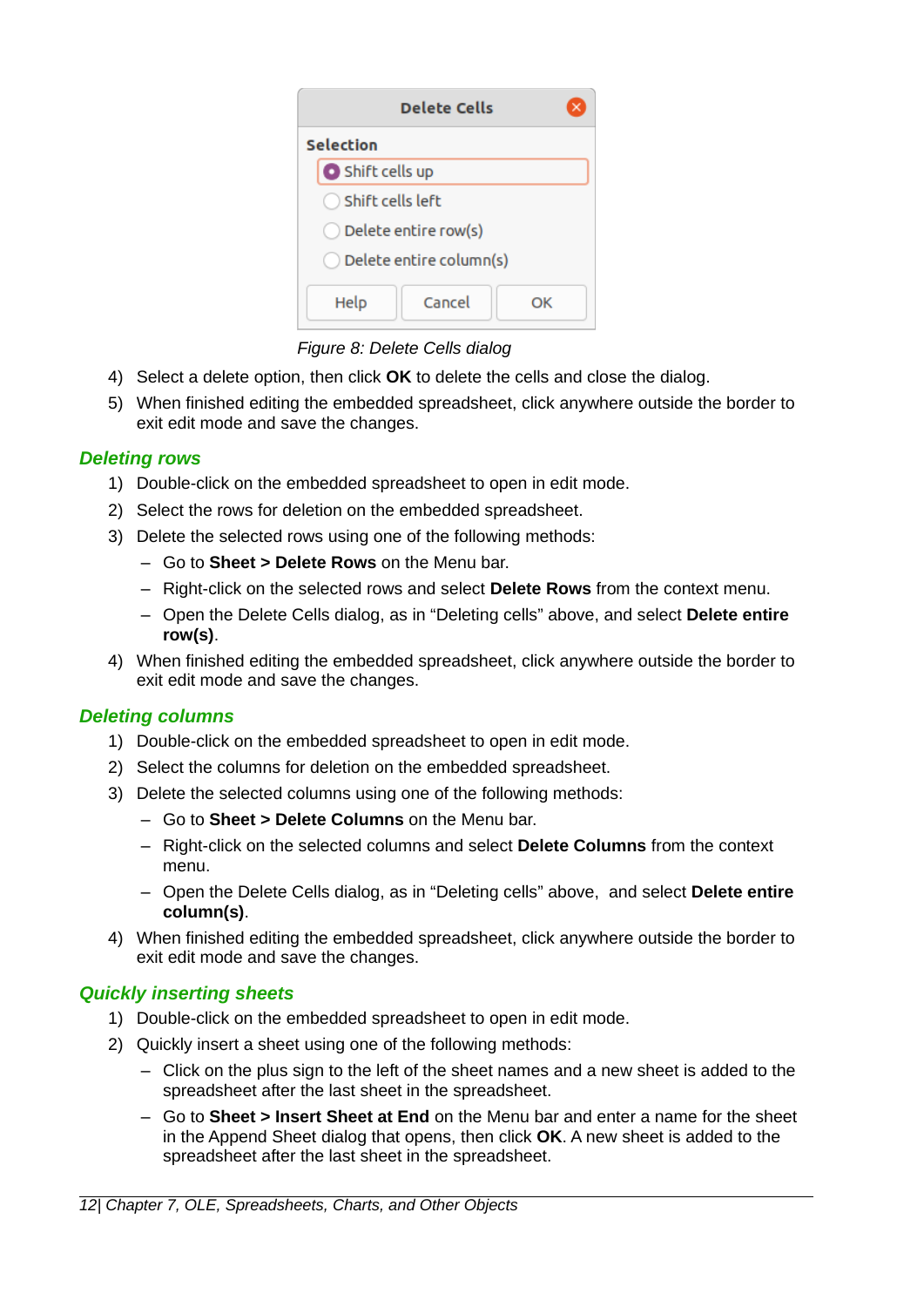3) When finished editing the embedded spreadsheet, click anywhere outside the border to exit edit mode and save the changes.



If there are multiple sheets in an embedded spreadsheet, only the active sheet is shown on the slide after exiting edit mode.

#### <span id="page-12-0"></span>*Inserting sheets*

For more control over inserting sheets into an embedded spreadsheet, the Insert Sheet dialog (Figure [9](#page-12-1)) is used as follows:

- 1) Double-click on the embedded spreadsheet to open in edit mode.
- 2) Open the Insert Sheet dialog using one of the following methods:
	- Right-click on the sheet names and select **Insert Sheet** from the context menu.
	- Go to **Sheet > Insert Sheet** on the Menu bar.
- 3) In **Position** select one of the following options:
	- *Before current sheet* inserts sheets before the active sheet in the spreadsheet.
	- *After current sheet* inserts sheets after the active sheet in the spreadsheet.
- 4) In **Sheet** select *New sheet* and the *No. of sheets* required.
- 5) In the *Name* text box, enter a name for the new sheet. This option is not available if inserting multiple sheets.
- 6) Click **OK** to insert the sheet and close the Insert Sheet dialog.

|                                                  | <b>Insert Sheet</b>                                                           |        |                |
|--------------------------------------------------|-------------------------------------------------------------------------------|--------|----------------|
| <b>Position</b><br><b>O</b> Before current sheet |                                                                               |        |                |
| After current sheet                              |                                                                               |        |                |
| Sheet                                            |                                                                               |        |                |
| New sheet                                        |                                                                               |        |                |
| No. of sheets:                                   | $\vert$<br>$\pm$                                                              |        |                |
| Name:                                            | Sheet6                                                                        |        |                |
| <b>O</b> From file                               |                                                                               |        |                |
| 2019 Fuel Consumption                            | 2021 Yaris Fuel Consumption<br>2020 Yaris Fuel Consumption                    |        | Browse<br>Link |
| Help                                             | /media/psf/iCloud/LibreOffice 7-2/Impress Guide 72/Yaris Fuel Consumption.ods | Cancel | OK             |

<span id="page-12-1"></span>*Figure 9: Insert Sheet dialog*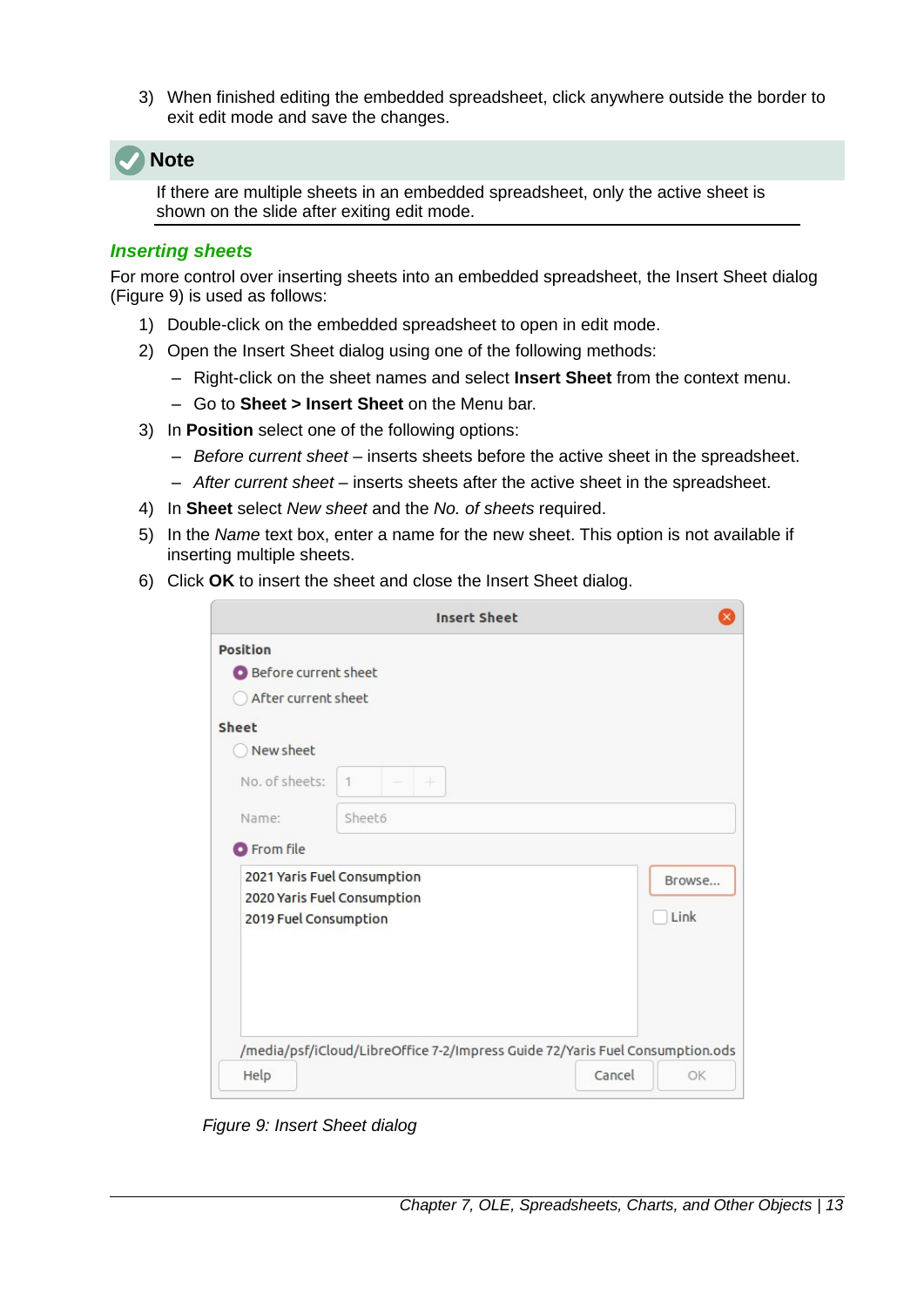7) When finished editing an embedded spreadsheet, click anywhere outside the border to exit edit mode and save the changes.

#### <span id="page-13-2"></span>*Insert sheet from file*

When inserting a sheet from a file, the Insert Sheet dialog has to be used.

- 1) Double-click on the embedded spreadsheet to open in edit mode.
- 2) Open the Insert Sheet dialog using one of the following methods:
	- Right-click on the sheet names and select **Insert Sheet** from the context menu.
	- Go to **Sheet > Insert Sheet** on the Menu bar.
- 3) In **Position** select one of the following options:
	- *Before current sheet* inserts sheets before the active sheet in the spreadsheet.
	- *After current sheet* inserts sheets after the active sheet in the spreadsheet.
- 4) In **Sheet**, select *From file* and click on **Browse** to open an Insert browser window.
- 5) Navigate to the file location and select the file.
- 6) Click on **Open** and the sheet names contained in the file appear in the preview box.
- 7) If necessary, click on **Link** to create a link to the original file.
- 8) Select the sheet required for insertion in the preview box.
- 9) Click **OK** to insert the selected sheet into the embedded spreadsheet and close the Insert Sheet dialog.
- 10) When finished editing an embedded spreadsheet, click anywhere outside the border to exit edit mode and save the changes.

#### <span id="page-13-1"></span>*Renaming sheets*

- 1) Double-click on the embedded spreadsheet to open it in edit mode.
- 2) Select the sheet for renaming to make it active.
- 3) Right-click on the sheet tab and select **Rename Sheet** from the context menu, or go to **Sheet > Rename Sheet** on the Menu bar.
- 4) Enter a new name for the sheet in the Rename Sheet dialog that opens.
- 5) Click **OK** to save the name change and close the Rename Sheet dialog.
- 6) When finished editing the embedded spreadsheet, click anywhere outside the border to exit edit mode and save the changes.

#### <span id="page-13-0"></span>*Moving or copying sheets*

- 1) Double-click on the embedded spreadsheet to open it in edit mode.
- 2) Select the sheet for moving or copying to make it active.
- 3) Right-click on the sheet tab and select **Move or Copy Sheet** from the context menu, or go to **Sheet > Move or Copy Sheet** on the Menu bar to open the Move/Copy Sheet dialog (Figure [10](#page-14-0)).
- 4) Move or copy a sheet to another position within the embedded spreadsheet in the same presentation as follows:
	- a) In **Action**, select the *Move* option or *Copy* option.
	- b) In **Location**, select a destination from the options in the *To document* drop-down list. In Impress, the presentation is named as *Untitled 1 (current document)*.
	- c) In *Insert before*, select the position within the spreadsheet from the available list.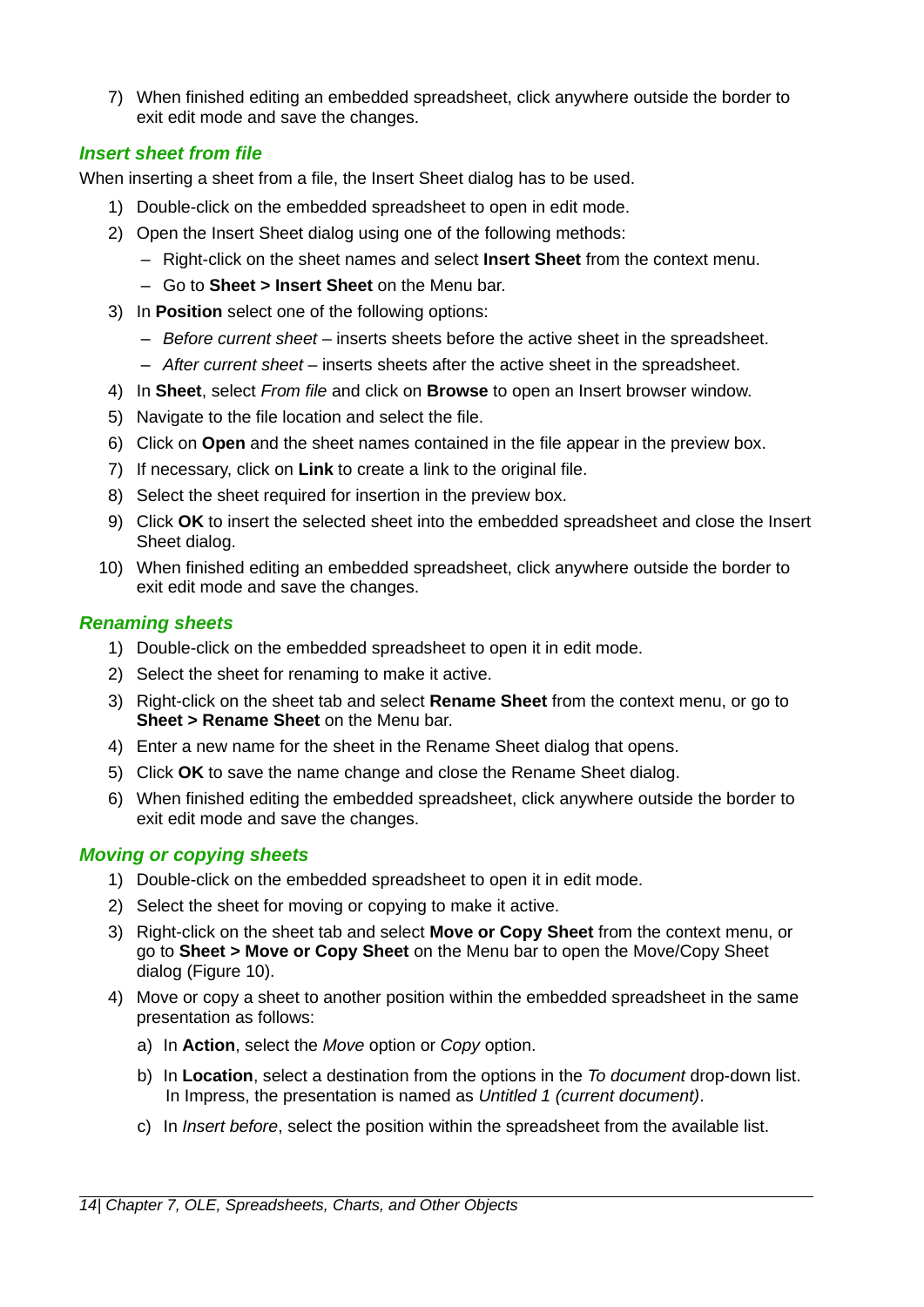| Move/Copy Sheet<br>×                                                                                                                            |  |  |  |  |  |  |  |  |
|-------------------------------------------------------------------------------------------------------------------------------------------------|--|--|--|--|--|--|--|--|
| <b>Action</b><br><b>O</b> Move<br>Copy                                                                                                          |  |  |  |  |  |  |  |  |
| <b>Location</b><br>To document                                                                                                                  |  |  |  |  |  |  |  |  |
| Untitled 1 (current document)                                                                                                                   |  |  |  |  |  |  |  |  |
| Insert before                                                                                                                                   |  |  |  |  |  |  |  |  |
| 2021 Yaris Fuel Consumption<br>2020 Yaris Fuel Consumption<br>2019 Fuel Consumption<br>Sheet4<br>Sheet <sub>5</sub><br>- move to end position - |  |  |  |  |  |  |  |  |
| <b>New name</b>                                                                                                                                 |  |  |  |  |  |  |  |  |
| 2021 Yaris Fuel Consumption                                                                                                                     |  |  |  |  |  |  |  |  |
| Help<br>Cancel<br>OK                                                                                                                            |  |  |  |  |  |  |  |  |

<span id="page-14-0"></span>*Figure 10: Move/Copy Sheet dialog*

- d) If necessary, enter a new name for the sheet in the **New name** text box.
- e) Click **OK** to move or copy the sheet and close the Move/Copy sheet dialog.

## **Note**

To move or copy a sheet from an embedded spreadsheet in an Impress presentation into another document, then the target document must be a Calc spreadsheet or a document that contains an embedded Calc spreadsheet.

- 5) Move or copy a sheet to another document containing a spreadsheet is as follows:
	- a) Make sure the spreadsheet in the target document is selected.
	- b) In **Action**, select the *Move* option or *Copy* option.
	- c) In **Location**, select a destination from the options in the *To document* drop-down list. In Impress, the presentation is named as Untitled 1 (current document). If the document is a Calc spreadsheet, the filename of the Calc spreadsheet is displayed.
	- d) In *Insert before*, select the position within the spreadsheet from the available list.
	- e) If necessary, enter a new name for the sheet in the **New name** text box.
	- f) Click **OK** to move or copy the sheet and close the Move/Copy sheet dialog.
- 6) To move the sheet within the embedded spreadsheet using the cursor, click on the sheet tab and drag the selected sheet to a new position.
- 7) When finished editing the embedded spreadsheet, click anywhere outside the border to exit edit mode and save the changes.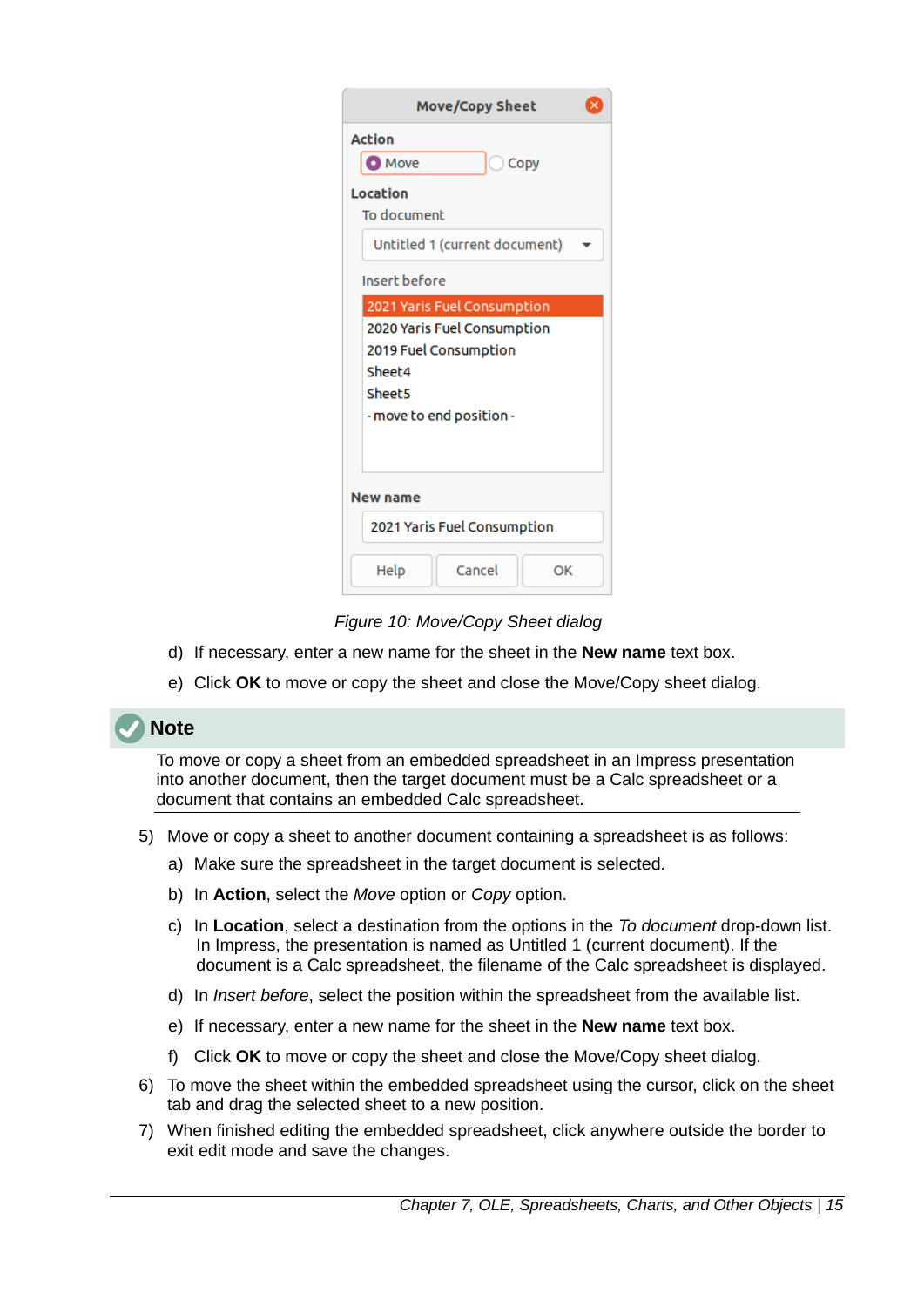#### <span id="page-15-1"></span>*Deleting sheets*

- 1) Double-click on the embedded spreadsheet to open it in edit mode.
- 2) Select the sheet for deletion to make it active.
- 3) Right-click on the sheet tab and select **Delete Sheet** from the context menu, or go to **Sheet > Delete Sheet** on the Menu bar.
- 4) Click **Yes** to confirm the deletion of the sheet.
- 5) When finished editing the embedded spreadsheet, click anywhere outside the border to exit edit mode and save the changes.

## <span id="page-15-0"></span>**Formatting spreadsheets**

For presentation purposes, it may be necessary to change the formatting of a spreadsheet to match the style used in the presentation.

When working on an embedded spreadsheet, any styles created in Calc are also available for use. However, if styles are going to be used, it is recommended to create specific styles for embedded spreadsheets. Calc styles maybe unsuitable when working in Impress.

|                                                                                                                                      |                                                                                                       | <b>Format Cells</b>    | ⊗                      |
|--------------------------------------------------------------------------------------------------------------------------------------|-------------------------------------------------------------------------------------------------------|------------------------|------------------------|
| Asian Typography                                                                                                                     | <b>Borders</b>                                                                                        | <b>Background</b>      | <b>Cell Protection</b> |
| <b>Numbers</b>                                                                                                                       | Font                                                                                                  | <b>Font Effects</b>    | Alignment              |
| Category                                                                                                                             | <b>Format</b>                                                                                         | <b>Language</b>        |                        |
| All<br>User-defined<br>Number<br>Percent<br>Currency<br>Date<br><b>Time</b><br>Scientific<br><b>Fraction</b><br><b>Boolean Value</b> | General<br>$-1235$<br>$-1234.57$<br>$-1,235$<br>$-1,234.57$<br>$-1,234.57$<br>(1, 235)<br>(1, 234.57) | Default - English (UK) |                        |
| <b>Text</b>                                                                                                                          |                                                                                                       |                        | 30.45                  |
| <b>Options</b>                                                                                                                       |                                                                                                       |                        |                        |
| Decimal places:<br>$\overline{2}$                                                                                                    | Negative numbers red<br>$^{+}$                                                                        |                        |                        |
| Leading zeroes:<br>$\mathbf{1}$                                                                                                      | $\triangledown$ Thousands separator<br>$^{+}$                                                         |                        |                        |
| <b>Format Code</b>                                                                                                                   |                                                                                                       |                        |                        |
| #,##0.00                                                                                                                             |                                                                                                       |                        |                        |
| Help                                                                                                                                 |                                                                                                       | Reset                  | Cancel<br>OK.          |

<span id="page-15-2"></span>*Figure 11: Format Cells dialog - Numbers page*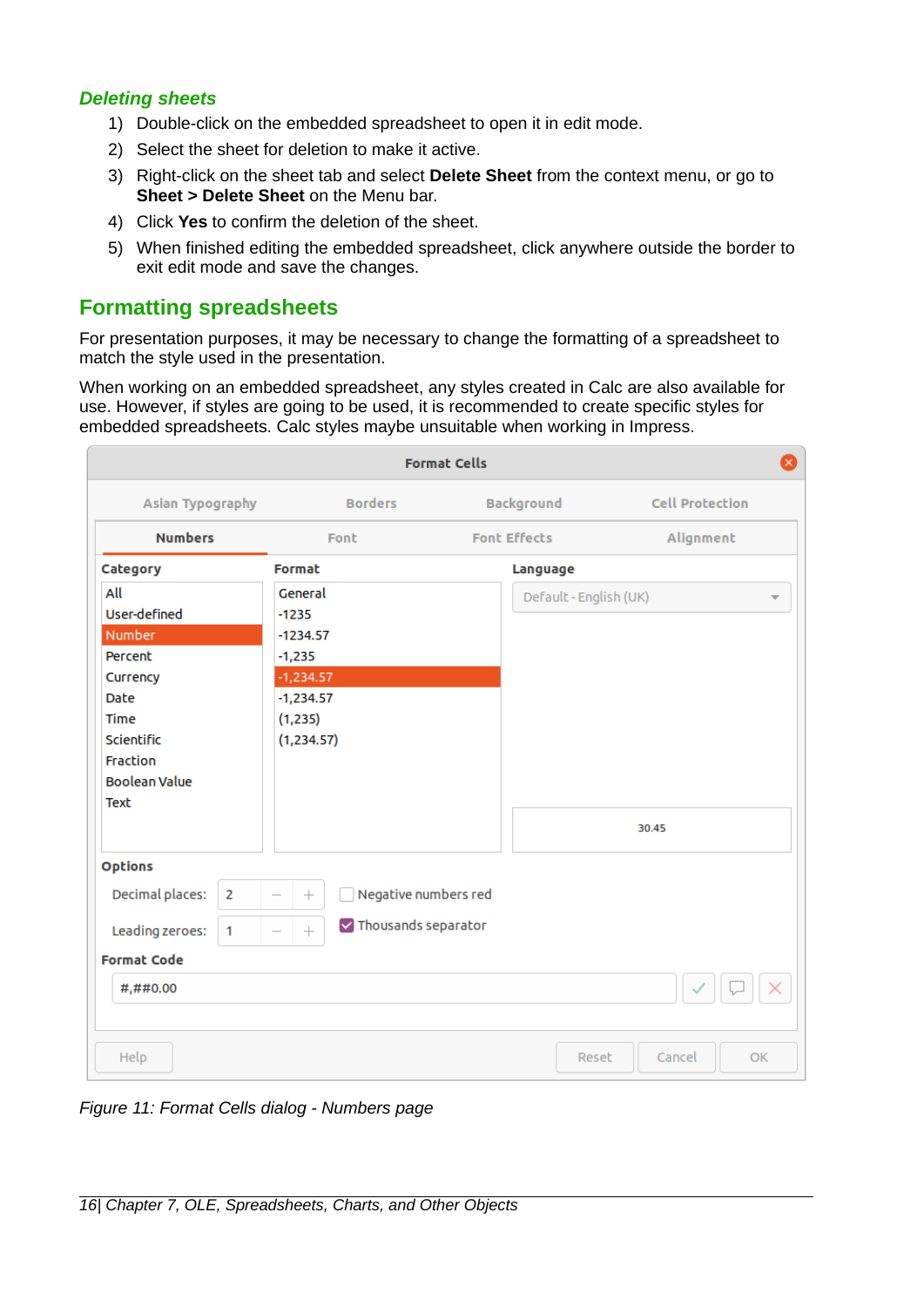#### <span id="page-16-2"></span>*Cell data formatting*

- 1) Select a cell or a range of cells in an embedded spreadsheet using one of the following methods:
	- Click in a cell to select it.
	- To select the whole sheet, click on the blank cell at the top left corner between the row and column headers.
	- $-$  To select the whole sheet, use the keyboard shortcut *Ctrl+A* (macOS  $\mathcal{H} + A$ ).
	- To select a column, click on the column header at the top of the spreadsheet.
	- To select a row, click on the row header on the left hand side of the spreadsheet.
- 2) Open the Format Cells dialog (Figure [11](#page-15-2)) using one of the following methods:
	- Right-click on a cell and select **Format Cells** from the context menu.
	- Go to **Format > Cells** on the Menu bar.
	- Use the keyboard shortcut *Ctrl+1* (macOS  $\mathcal{H}+1$ ).
- 3) Use the various pages in the Format Cells dialog to format the cell data so that it matches the style of the presentation.
- 4) Click **OK** to close the Format Cells dialog and save the formatting changes.
- 5) When finished formatting the embedded spreadsheet, click anywhere outside the border to exit edit mode and save the changes.

#### <span id="page-16-1"></span>*Row formatting*

- 1) Select a row by clicking in the row header.
- 2) Adjust the row height using one of the following methods:
	- Right-click in the row header and select **Row Height** from the context menu to open the Row Height dialog and set the row height in the **Height** text box.
	- Right-click in the row header and select **Row Height** from the context menu to open the Row Height dialog and select **Default value** for row height.
	- Right-click in the row header and select **Optimal Height** from the context menu to open the Optimal Height dialog. Enter an optimal height in the **Add** text box or select **Default value**. The optimal row height depends on the font size of the largest character in a row.
	- Hover the cursor over the bottom border in the row header until it changes shape, then click and drag the border to increase or decrease the row height.
- 3) When finished formatting the embedded spreadsheet, click anywhere outside the border to exit edit mode and save the changes.

#### <span id="page-16-0"></span>*Column formatting*

- 1) Select a column by clicking in the column header.
- 2) Adjust the column width using one of the following methods:
	- Right-click in the column header and select **Column Width** from the context menu to open the Column Width dialog and set the column width in the **Width** text box.
	- Right-click in the column header and select **Column Width** from the context menu to open the Column Width dialog and select the **Default value** for column width.
	- Right-click in the column header and select **Optimal Width** from the context menu to open the Optimal Column Width dialog. Enter an optimal width in the **Add** text box or select the **Default value**. The optimal column width depends on the longest entry within a column.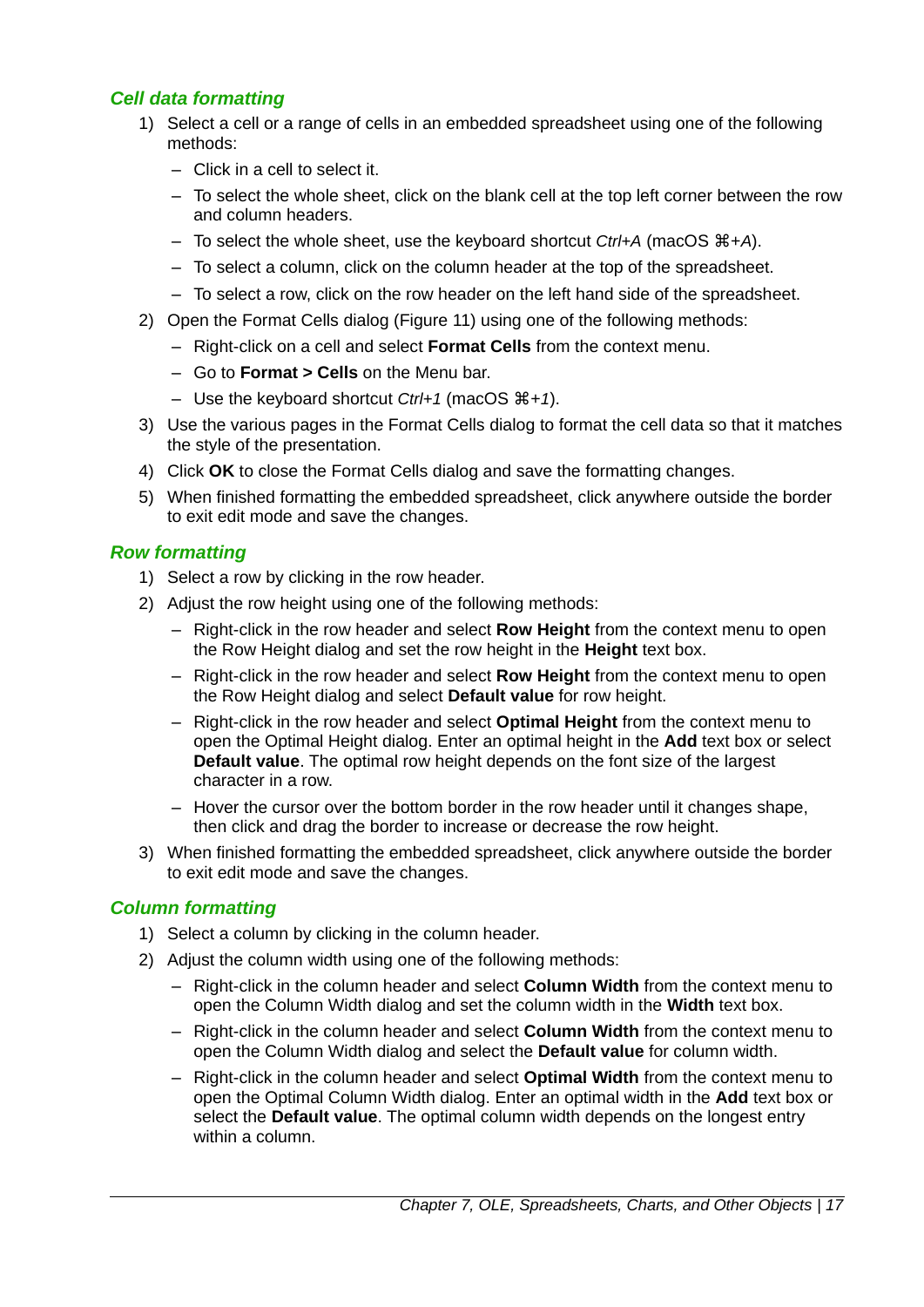

*Figure 12: Calc Styles deck in Sidebar*

- <span id="page-17-3"></span>– Hover the cursor over the left or right border in the column header until it changes shape, then click and drag the border to increase or decrease the column width.
- 3) When finished formatting the embedded spreadsheet, click anywhere outside the border to exit edit mode and save the changes.

#### <span id="page-17-2"></span>*Using formatting styles*

When using styles in an embedded spreadsheet and the spreadsheet is in edit mode, Impress displays the available styles for a spreadsheet in the Styles deck on the Sidebar (Figure [12\)](#page-17-3). Styles used in an embedded spreadsheet are similar to paragraph styles used in LibreOffice Writer.

- 1) Select the data in a cell or cells in the embedded spreadsheet.
- 2) Click on **Styles** to open the Styles deck in the Sidebar.
- 3) Double-click on a style to apply that style to the cell data.
- 4) When finished formatting the embedded spreadsheet, click anywhere outside the border to exit edit mode and save the changes.

## <span id="page-17-1"></span>**Charts**

A chart is a graphical interpretation of information that is contained in a spreadsheet. The following information only provides basic information on charts. For more information about creating charts and the use of charts, see the *Calc Guide*.

## <span id="page-17-0"></span>**Inserting charts**

- 1) Select a slide to insert a chart.
- 2) Use one of the following methods to insert a chart:
	- Go to **Insert > Chart** on the Menu bar and an example chart (Figure [13](#page-18-2)) is inserted at the center of the selected slide in editing mode.
	- Click on **Insert Chart** on the Standard toolbar and an example chart is inserted in the center of the slide in editing mode.
	- Go to **Insert > Object > OLE Object** on the Menu bar to insert a chart as an OLE object. See "[OLE objects"](#page-4-1) on page [5](#page-4-1) for more information on inserting OLE objects.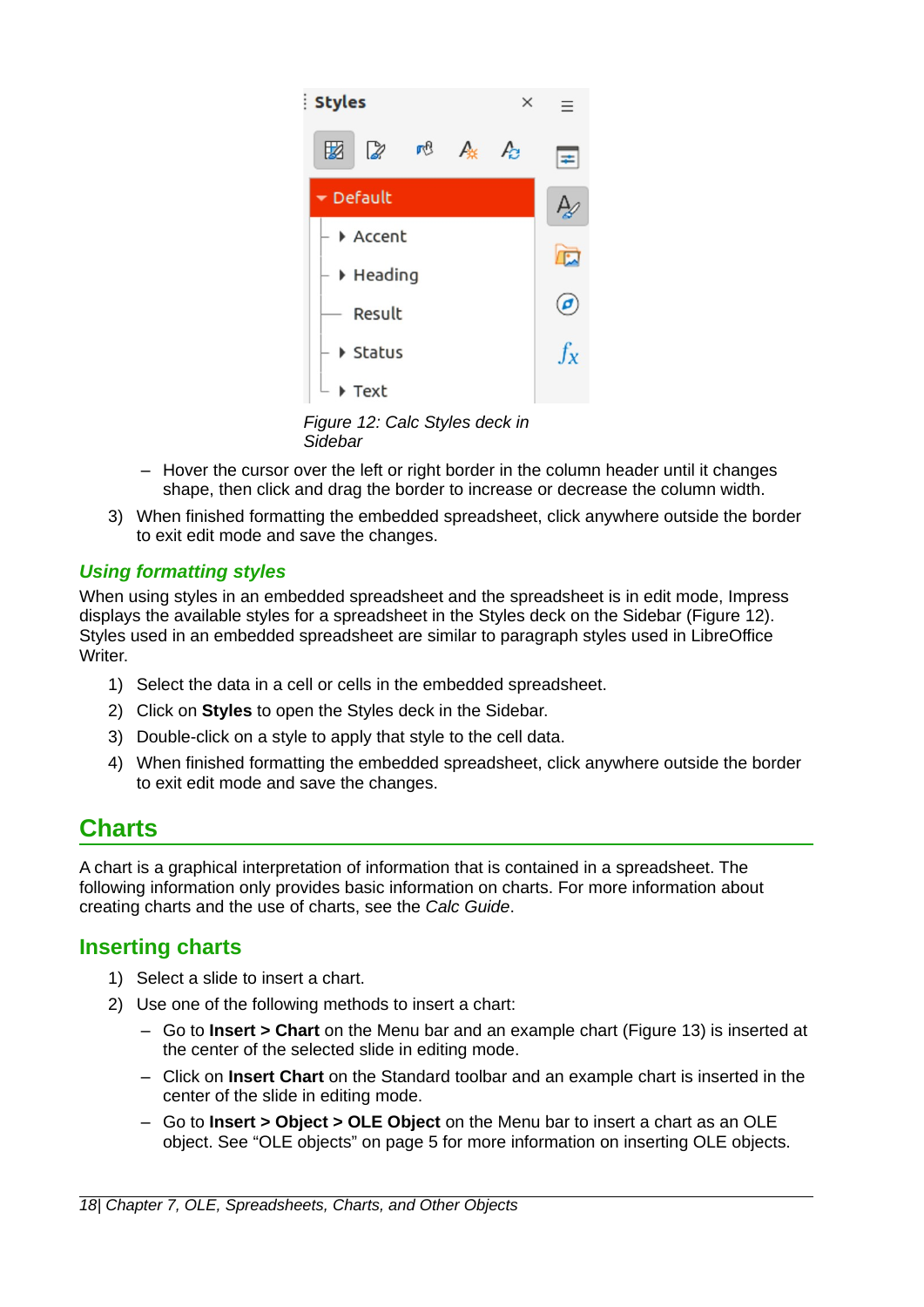

<span id="page-18-2"></span>*Figure 13: Example chart in editing mode*

| <b>Formatting</b> |  |
|-------------------|--|
| Chart Area        |  |

*Figure 14: Formatting toolbar for charts*

<span id="page-18-3"></span>3) If necessary, click outside the chart area to cancel editing mode.



When an embedded chart is in editing mode, the Formatting toolbar (Figure [14](#page-18-3)) for charts automatically opens replacing the Line and Filling and Standard toolbars.

## <span id="page-18-1"></span>**Selecting chart types**

Data can be presented using a variety of different chart types. Impress contains several examples of chart types that will help to convey information to an audience. Select a chart type using the Chart Type dialog or the **Chart Type** panel in the Properties deck on the Sidebar.

## <span id="page-18-0"></span>*Chart types*

The following summary of available chart types to help selection of a chart type suitable for the data being used to create the chart. Column, bar, pie and area charts are available as 2D or 3D types. For more information on charts, see the *Calc Guide*.

- **Column** often used to display data that shows trends over time. This chart is the default chart type used when a chart is inserted into a slide. It is recommended to use column charts where there is a relatively small number of data points. If the data is a large time series, it is recommended to use a line chart.
- **Bar** give an immediate visual impact for data comparison where time is not important, for example comparing the popularity of products in a marketplace.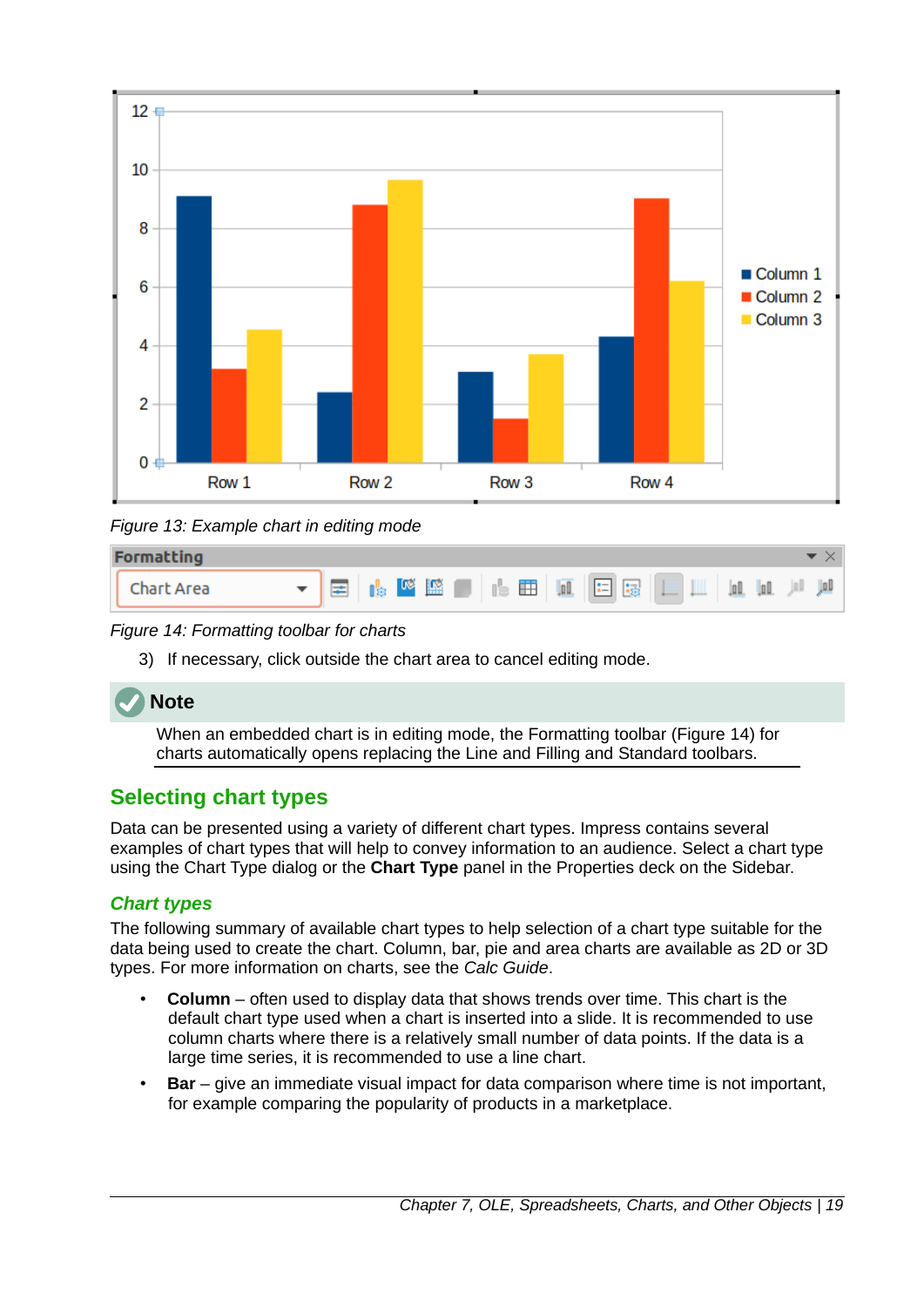- **Pie** give a comparison of proportions. For example, when comparing what different departments spent on different items or what different departments actually spent overall. They work best with a small range of values, for example six or less. Using larger range of values, the visual impact of a pie chart begins to fade.
- **Area** are versions of line or column charts. They are useful when emphasis of volume change is required. Area charts have a greater visual impact than a line chart, but the type of data used does make a difference to the visual impact.
- **Line** are time series with progression. Ideal for raw data and useful for charts with data showing trends or changes over time where an emphasis in continuity is required. On line charts, the X-axis is ideal for representing time series data. 3D lines confuse the viewer, so just using a thicker line gives a better visual impact.
- **XY (Scatter)** are typically used for showing and comparing numeric values, like scientific, statistical, and engineering data. It combines x and y values into single data points and shows them in irregular intervals, or clusters. The X-axis usually plots the independent variable or control parameter (often a time series).
- **Bubble** are used to represent three variables. Two variables identify the position of the center of a bubble on a Cartesian graph, while the third variable indicates the radius of the bubble.
- **Net** are similar to polar or radar graphs and are useful for comparing data not in time series, but show different circumstances, such as variables in a scientific experiment. The poles of the net chart are the Y-axes of other charts. Generally, between three and eight axes are best; any more and this type of chart becomes confusing.
- **Stock** are specialized column graphs specifically used for stocks and shares. choose traditional lines, candlestick, and two-column charts. The data required for these charts is specialized with a series for opening price, closing price, and high and low prices. The Xaxis represents a time series.
- **Column and line** are a combination of two other chart types. It is useful for combining two distinct, but related data series, for example sales over time (column) and the profit margin trends (line).

|                                                                                                                                                                              |                                                        | <b>Chart Type</b> |             |    |
|------------------------------------------------------------------------------------------------------------------------------------------------------------------------------|--------------------------------------------------------|-------------------|-------------|----|
| <b>Il</b> Column<br>$\mathbf{E}$ Bar<br>$\bigodot$ Pie<br>Area<br>$\leq$ Line<br>XY (Scatter)<br>$\mathbf{E}$ Bubble<br><b>囟 Net</b><br><b>ii</b> Stock<br>i Column and Line | 3D Look<br>Shape<br>Bar<br>Cylinder<br>Cone<br>Pyramid | Realistic         | ≅<br>Normal |    |
| Help                                                                                                                                                                         |                                                        |                   | Cancel      | OK |

<span id="page-19-0"></span>*Figure 15: Chart Type dialog*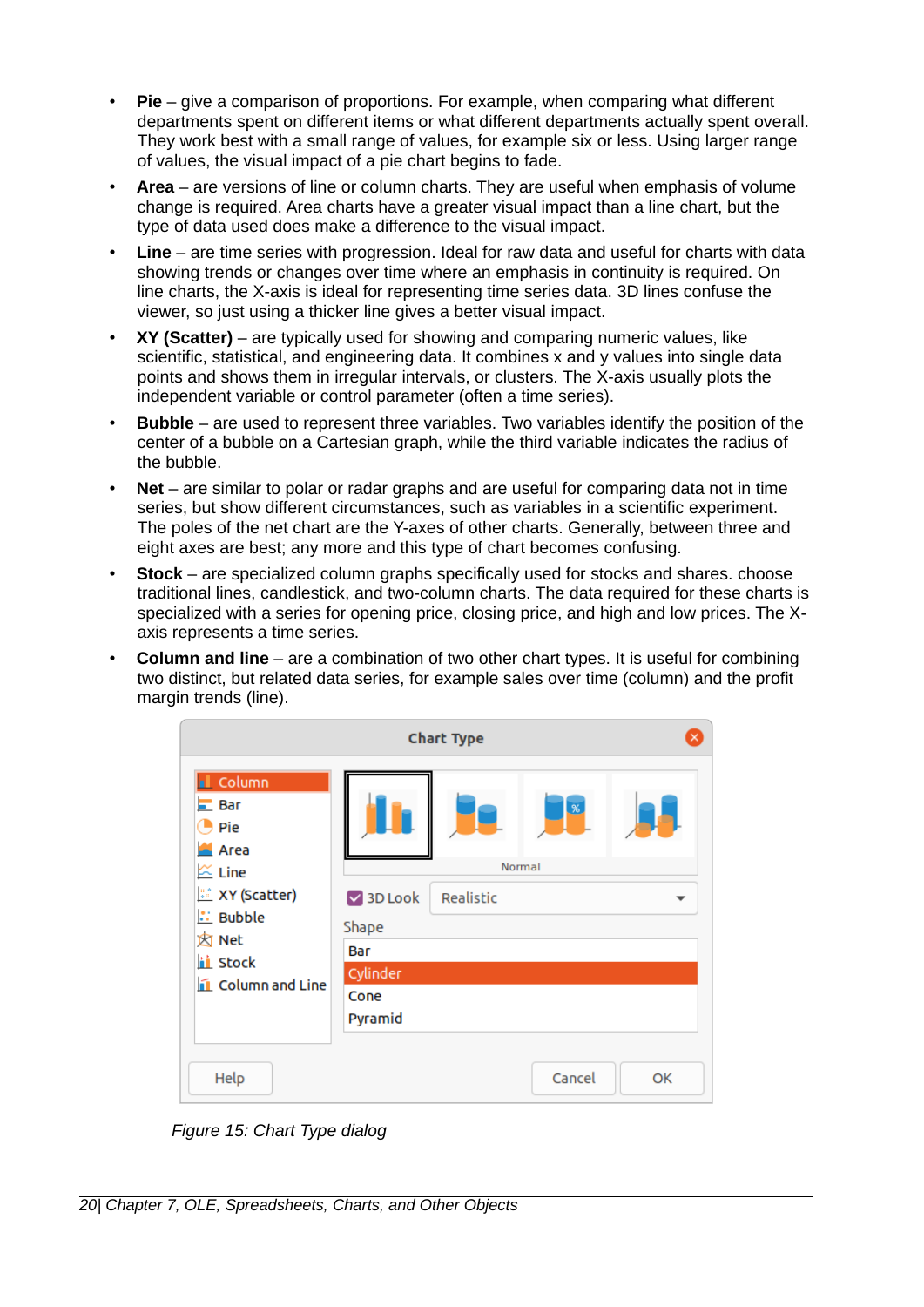#### <span id="page-20-0"></span>*Chart Type dialog*

- 1) Make sure the chart is selected and is in editing mode. The chart has a border and selection handles when in editing mode.
- 2) Open the Chart Type dialog (Figure [15](#page-19-0)) using one of the following methods:
	- Click on **Chart Type** on the Formatting toolbar.
	- Go to **Format > Chart Type** on the Menu bar.
	- Right-click on the chart and select **Chart Type** from the context menu.
- 3) Select a chart type from the left-hand preview box and the chart examples on the right change. The available options for chart types also change to match the selected chart type.
- 4) Select a chart example from the right-hand preview box.
- 5) Select the options required for the chart type selected.
- 6) Click **OK** to close the Chart Type dialog and return to the edit window.
- 7) Continue to format the chart, add data to the chart, or click outside the chart to return to normal view.

#### <span id="page-20-1"></span>*Sidebar Chart Type*

- 1) Make sure the chart is selected and is in editing mode. The chart has a border and selection handles when in editing mode.
- 2) Click on **Properties** on the Sidebar to open the Properties deck.
- 3) Click on the Chart Type title bar to open the **Chart Type** panel (Figure [16](#page-20-2)).
- 4) Select the chart type from the *Chart Type* drop-down list.
- 5) Select a chart example from the preview box.

<span id="page-20-2"></span>

*Figure 16: Chart Type panel in Properties deck on Sidebar*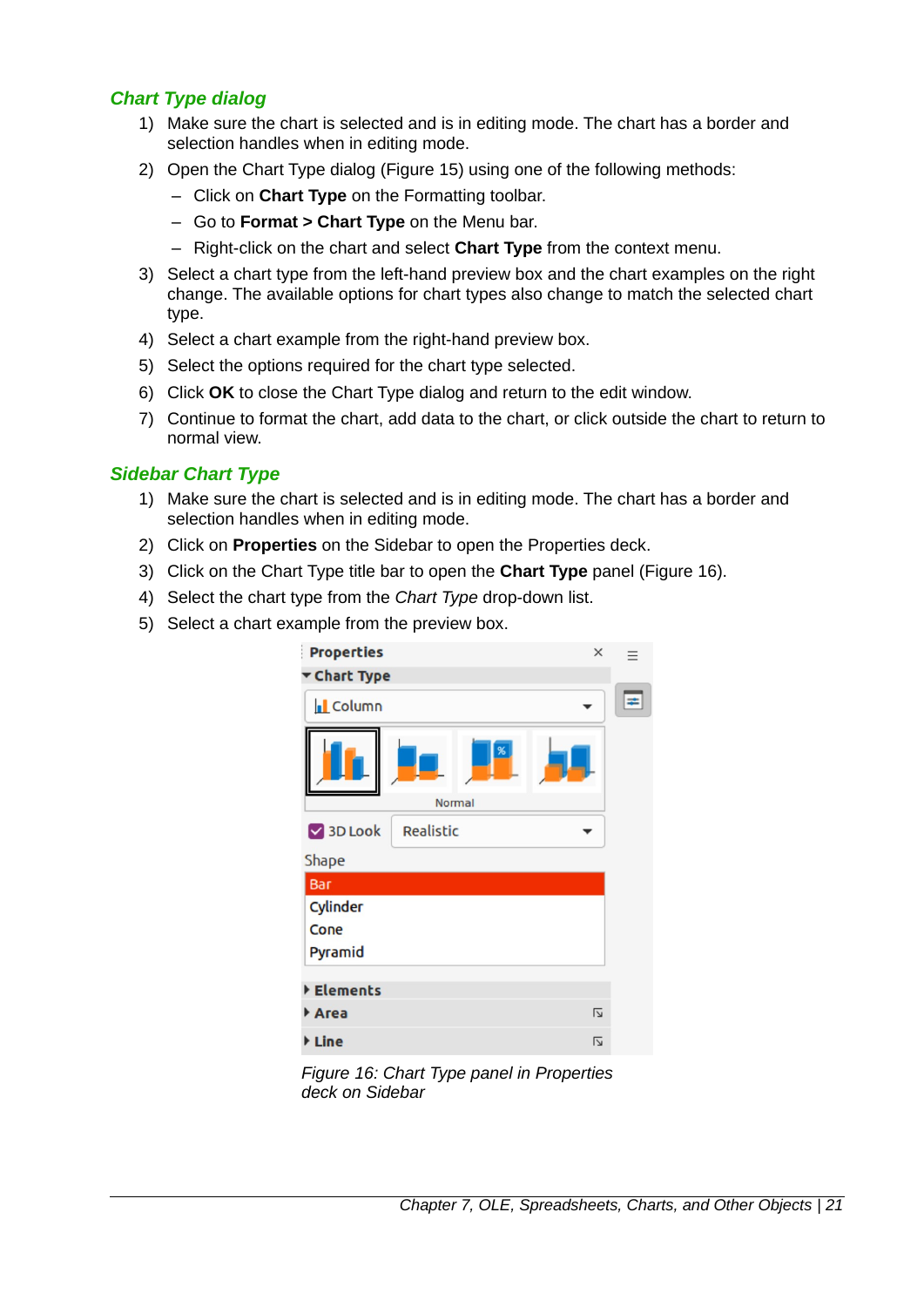| <b>Properties</b>                                       | $\times$                | Ξ |
|---------------------------------------------------------|-------------------------|---|
| Chart Type                                              |                         |   |
| <b>Elements</b>                                         |                         |   |
| <b>Titles</b>                                           |                         |   |
| $\triangledown$ Title                                   |                         |   |
| Title                                                   |                         |   |
| Subtitle                                                |                         |   |
| Subtitle                                                |                         |   |
| <b>Legend</b>                                           |                         |   |
| Show legend                                             |                         |   |
| Placement:<br><b>Bottom</b>                             |                         |   |
| $\triangledown$ Show the legend without overlapping the |                         |   |
| Axes                                                    |                         |   |
| $\vee$ X axis                                           | X axis title            |   |
| $\vee$ Y axis                                           | Y axis title            |   |
| $\nabla$ Z axis                                         | Z axis title            |   |
| <b>Gridlines</b>                                        |                         |   |
| $\triangleright$ Horizontal major                       | <b>Horizontal minor</b> |   |
| Vertical major                                          | Vertical minor          |   |
| Area                                                    |                         |   |
| <b>▶ Line</b>                                           |                         |   |

<span id="page-21-2"></span>*Figure 17: Elements panel in Properties deck on Sidebar*

- 6) Select the chart elements required for the chart type from the **Elements** panel on the Sidebar (Figure [17](#page-21-2)).
- 7) Continue to format the chart, add data to the chart, or click outside the chart to return to normal view.

## <span id="page-21-1"></span>**Formatting charts**

#### <span id="page-21-0"></span>*Entering chart data*

- 1) Make sure the chart is selected and is in editing mode. The chart has a border and selection handles when in editing mode.
- 2) Open the Data Table dialog (Figure [18](#page-22-0)) using one of the following methods:
	- Click on **Data Table** on the Formatting toolbar for charts.
	- Go to **View > Data Table** on the Menu bar.
	- Right-click on the chart and select **Data Table** from the context menu.
- 3) Type or paste information into the cells to enter data into the Data Table dialog.
- 4) Use the tools in the top of the Data Table dialog to insert, delete or reposition rows or columns.
- 5) Click on **Close** to save the changes and close the Data Table dialog.
- 6) Click outside the chart to return to normal view.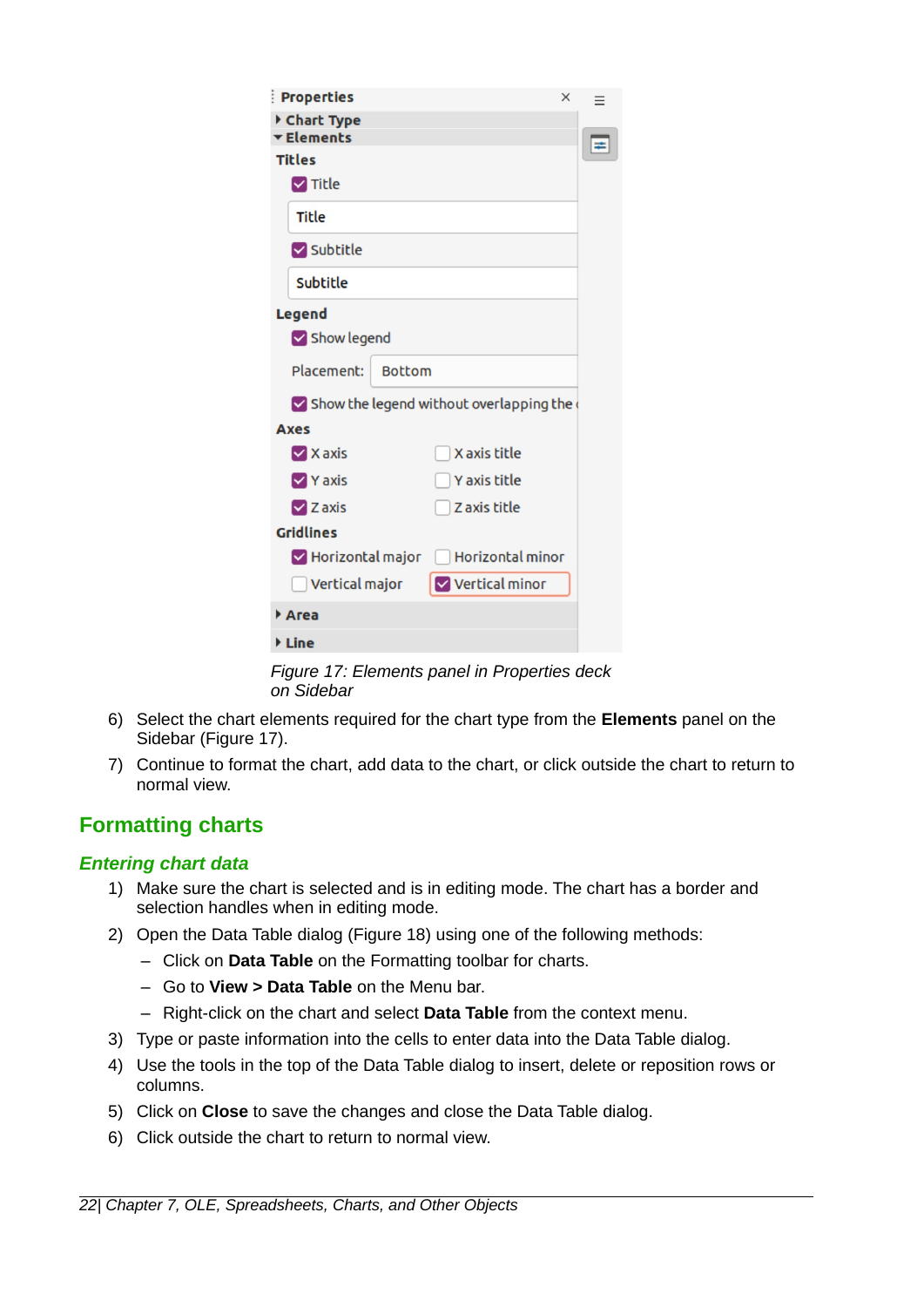|                |                  |        |     |          |   | Data Table |                     |   |      |          | × |
|----------------|------------------|--------|-----|----------|---|------------|---------------------|---|------|----------|---|
| 邼              | 閉                | 閉<br>輆 |     | 救        | 氐 | 罤          | 囲                   | 郾 |      |          |   |
|                |                  |        | ш   | Column 1 |   | П          | Column <sub>2</sub> |   | П    | Column 3 |   |
|                | Categories       |        |     | Y-Values |   |            | Y-Values            |   |      | Y-Values |   |
|                | Row 1            |        | 9.1 |          |   | 3.2        |                     |   | 4.54 |          |   |
| $\overline{2}$ | Row 2            |        | 2.4 |          |   | 8.8        |                     |   | 9.65 |          |   |
| 3              | Row <sub>3</sub> |        | 3.1 |          |   | 1.5        |                     |   | 3.7  |          |   |
| 4              | Row <sub>4</sub> |        | 4.3 |          |   | 9.02       |                     |   | 6.2  |          |   |

<span id="page-22-0"></span>*Figure 18: Data Table dialog*

| <b>Properties</b>                 |               |                                                         | $\times$ | $=$ |
|-----------------------------------|---------------|---------------------------------------------------------|----------|-----|
| Chart Type                        |               |                                                         |          |     |
| <b>Elements</b>                   |               |                                                         |          |     |
| <b>Titles</b>                     |               |                                                         |          |     |
| $\triangledown$ Title             |               |                                                         |          |     |
| Title                             |               |                                                         |          |     |
| Subtitle                          |               |                                                         |          |     |
| <b>Subtitle</b>                   |               |                                                         |          |     |
| <b>Legend</b>                     |               |                                                         |          |     |
| Show legend                       |               |                                                         |          |     |
| Placement:                        | <b>Bottom</b> |                                                         |          |     |
|                                   |               | $\triangledown$ Show the legend without overlapping the |          |     |
| Axes                              |               |                                                         |          |     |
| $\vee$ X axis                     |               | X axis title                                            |          |     |
| <b>√</b> Y axis                   |               | Y axis title                                            |          |     |
| $\nabla$ Z axis                   |               | Z axis title                                            |          |     |
| <b>Gridlines</b>                  |               |                                                         |          |     |
| $\triangleright$ Horizontal major |               | <b>Horizontal minor</b>                                 |          |     |
| Vertical major                    |               | Vertical minor                                          |          |     |
| Area                              |               |                                                         |          |     |
| <b>▶ Line</b>                     |               |                                                         |          |     |
| Sidebar                           |               | Figure 19: Elements panel in Properties deck on         |          |     |

**Note**

<span id="page-22-1"></span>To insert, delete or reposition a column, use the tools **Insert Series**, **Delete Series**, **Move Series Left**, and **Move Series Right** in the Data Table dialog.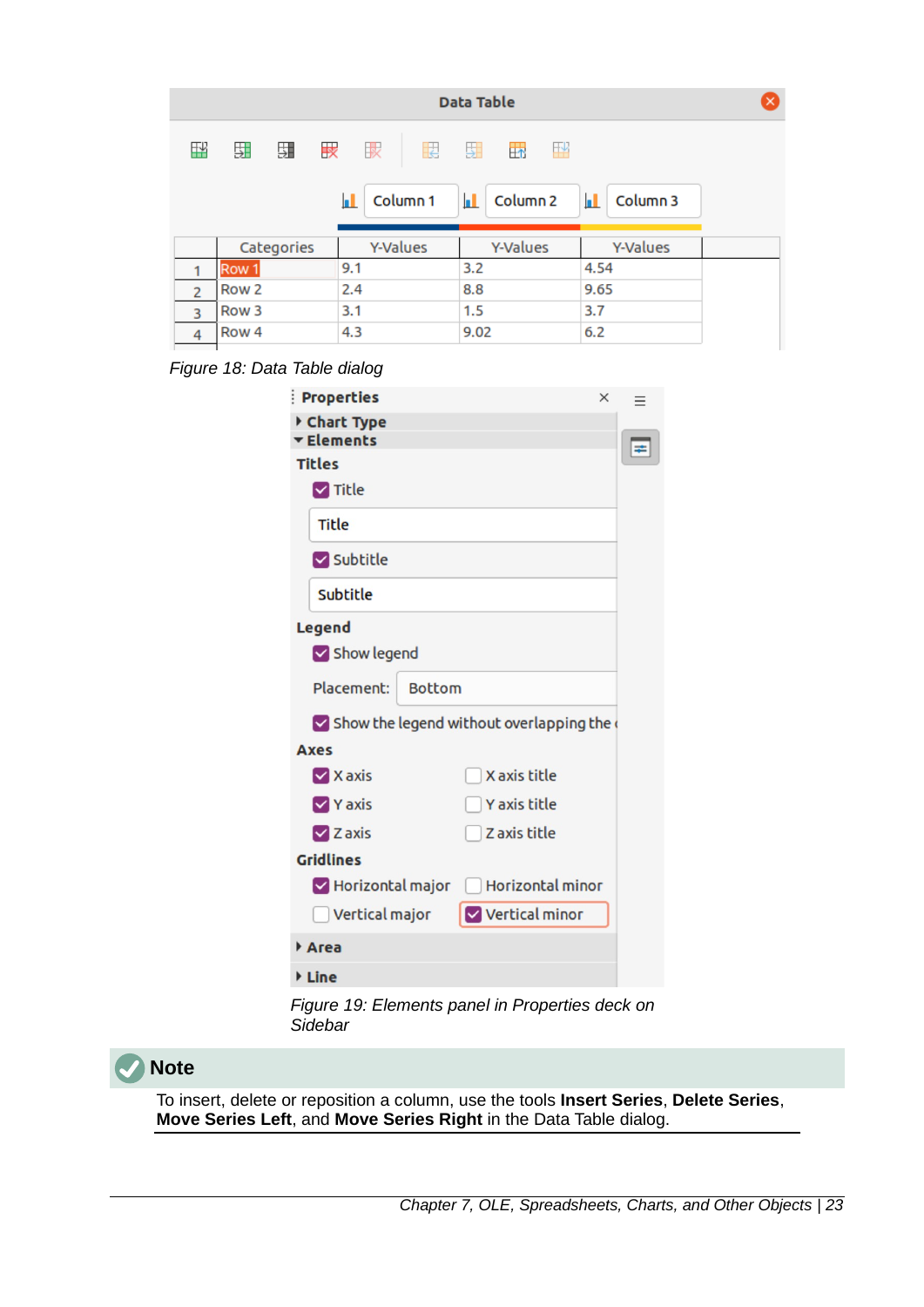#### <span id="page-23-2"></span>*Adding or removing chart elements*

- 1) Make sure the chart is selected and is in editing mode. The chart has a border and selection handles when in editing mode.
- 2) Add an element to the chart using one of the following methods:
	- Go to **Insert** on the Menu bar and select an element from the submenu.
	- Right-click directly on the chart and select an element from the context menu.
	- Right-click directly on the chart wall and select an element from the context menu.
	- Open the **Elements** panel in the Properties deck on the Sidebar (Figure [19](#page-22-1)) and select an element from the options available.

## **Note**

The method selected to add an element changes the type of element that can be added to the chart. Also, when adding some elements to the chart, a dialog may open with more options to select for the element being added.

- 3) Remove an element from a chart using one of the following methods:
	- Right-click on the chart element and select the delete option from the context menu. The type of element selected for removal changes the delete options in the context menu.
	- Select a chart element and press the *Delete* or *Backspace* key to remove the element from the chart.
	- Open the **Elements** panel in the Properties deck on the Sidebar and deselect the element.
- 4) Click outside the chart to return to normal view.

#### <span id="page-23-1"></span>*Chart and chart elements formatting*

For more information on formatting a chart, chart elements, and the formatting options available, see the *Calc Guide*.

- 1) Make sure the chart is selected and is in editing mode. The chart has a border and selection handles when in editing mode.
- 2) Format an element on the chart using one of the following methods:
	- Go to **Format** on the Menu bar and select an element for formatting.
	- Right-click on an element and select **Format XXXX** from the context menu. The format options available depend on which chart element has been selected. For example, select the chart wall and the format option is called **Format Chart Wall**.
	- Use the various tools on the Formatting toolbar for charts to format a chart element.
- 3) Select an element and open a formatting dialog specific for the element selected.
- 4) Use the various options in the formatting dialog to format the element.

#### <span id="page-23-0"></span>*Resizing and moving charts*

A chart and its chart elements can be resized and moved just like other objects on a slide. For more information on resizing and moving a chart, see Chapter 5, Managing Graphic Objects and the *Calc Guide*.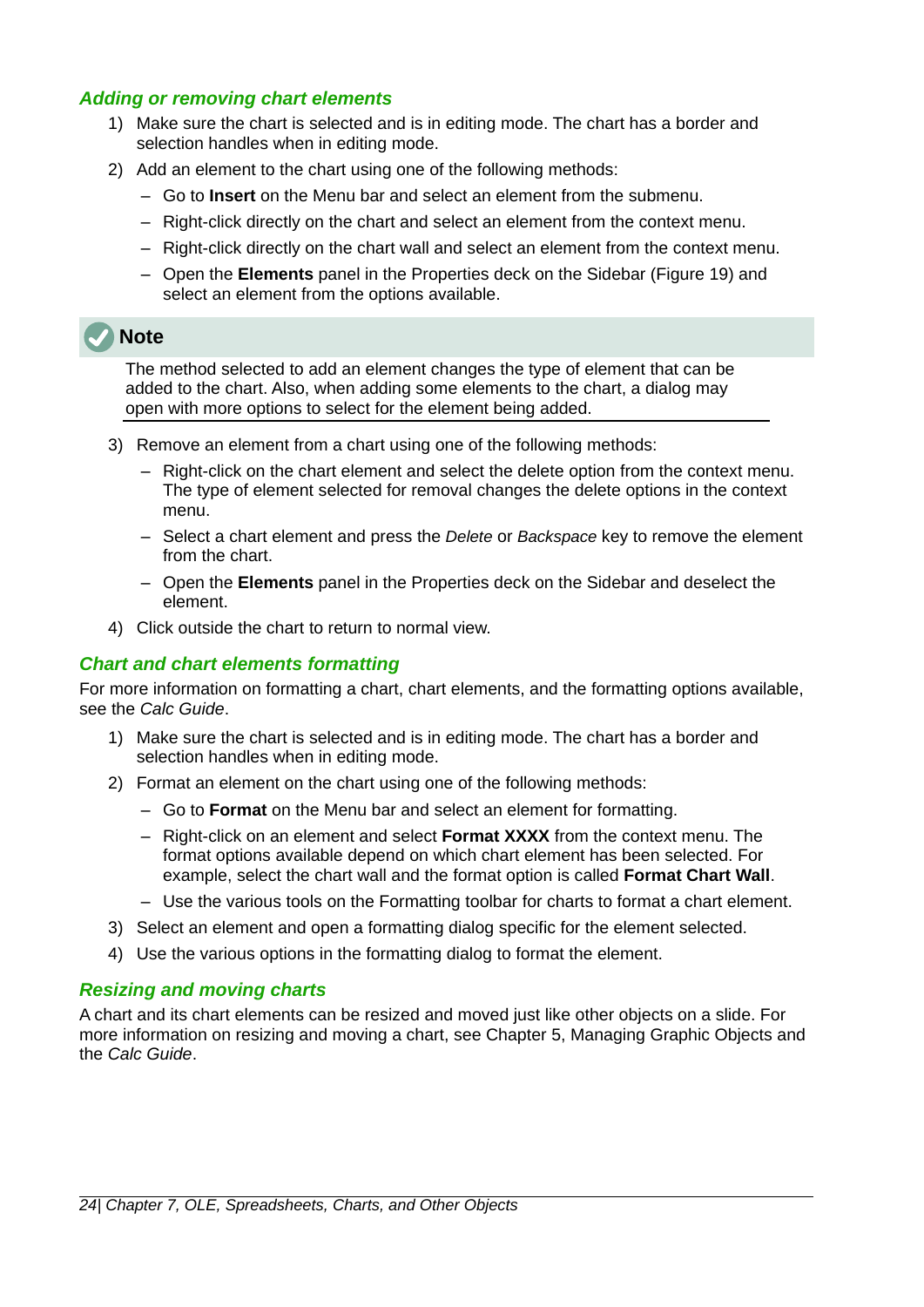| Cancel                     |              |                                            |                                                      |     | <b>Insert Audio or Video</b> |        |                         |              |                           | Q           | Open                            |
|----------------------------|--------------|--------------------------------------------|------------------------------------------------------|-----|------------------------------|--------|-------------------------|--------------|---------------------------|-------------|---------------------------------|
| ◯ Recent                   |              | 0<br>$\triangleleft$                       | media                                                | psf | Toshiba Black                | Movies | <b>Completed Movies</b> | $\mathbb{R}$ |                           |             |                                 |
| ∩ Home                     |              | Name                                       |                                                      |     |                              |        |                         | $\forall$    | Size                      | Type        | Modified                        |
|                            |              |                                            | <b>NUTLED AT A LIGHT OF STATE</b><br>2008 Cyprus.m4v |     |                              |        |                         |              | 438.9 MB                  | Video       | <b>SULL ZUIS</b><br>18 May 2010 |
| $\Box$ Desktop             |              | $\blacktriangleright$                      | 2008 This and That.m4v                               |     |                              |        |                         |              | 282.3 MB                  | Video       | 27 Mar 2010                     |
| 同<br>Documents             |              |                                            | $2008$ Turawa.m4v                                    |     |                              |        |                         |              | 103.6 MB                  | Video       | 17 Jan 2010                     |
|                            |              | $\blacktriangleright$                      | 2009 Dzialka and Czech.m4v                           |     |                              |        |                         |              | 307.9 MB                  | Video       | 27 Mar 2010                     |
| ⇩<br>Downloads             |              |                                            | 2009 Our Year, m4v                                   |     |                              |        |                         |              | 217.9 MB                  | Video       | 18 May 2010                     |
| л<br>Music                 |              |                                            | 2009 Richard's Birthday.m4v                          |     |                              |        |                         |              | 302.8 MB                  | Video       | 17 Feb 2010                     |
|                            |              | E                                          | 2010 Wypad na dzialke.m4v                            |     |                              |        |                         |              | 34.2 MB                   | Video       | 19 Mar 2011                     |
| $\triangle^*$<br>Pictures  |              |                                            | 2012 Croatia.mov                                     |     |                              |        |                         |              | 2.6 <sub>GB</sub>         | Video       | 16 Aug 2013                     |
|                            |              | $\blacktriangleright$<br>2012 Our year.mov |                                                      |     |                              |        |                         |              | 1.7 <sub>GB</sub>         | Video       | 16 Aug 2013                     |
| <b>日</b> Videos            |              |                                            | 2012 South Africa.mov                                |     |                              |        |                         |              | 4.0 <sub>GB</sub>         | Video       | 16 Aug 2013                     |
| 侖<br>Trash                 |              | $\blacktriangleright$                      | 2013 Mauritius, mov                                  |     |                              |        |                         |              | 3.7 <sub>GB</sub>         | Video       | 26 Sep 2013                     |
|                            |              | 2013 Our Year, mov                         |                                                      |     |                              |        |                         |              | 3.4 <sub>GB</sub>         | Video       | 9 Jan 2014                      |
| $\Box$ iCloud              | ≜            |                                            | 2014 England.mov                                     |     |                              |        |                         |              | $1.6$ GB                  | Video       | 13 Feb 2015                     |
| <b>WD Silver</b>           | $\triangle$  |                                            | 2014 Mauritius, mov                                  |     |                              |        |                         |              | 4.9 <sub>GB</sub>         | Video       | 8 Feb 2015                      |
|                            |              |                                            | 2014 This & That.mov                                 |     |                              |        |                         |              | 2.3 <sub>GB</sub>         | Video       | 9 Feb 2015                      |
| WD Black<br>□              | $\triangle$  |                                            | 2015 Croatia.mp4                                     |     |                              |        |                         |              | 5.2 <sub>GB</sub>         | Video       | 19 Aug 2016                     |
| Toshiba Silver             |              |                                            | 2015 This & That.mov                                 |     |                              |        |                         |              | 16.5 GB                   | Video       | 11 Oct 2016                     |
|                            | $\triangleq$ |                                            | 2016 Malta & Gozo.mp4                                |     |                              |        |                         |              | 5.6 GB                    | Video       | 24 Oct 2016                     |
| Toshiba Black              | $\triangleq$ |                                            | 2016 Tenerife.mp4                                    |     |                              |        |                         |              | $4.4$ GB                  | Video       | 5 Mar 2017                      |
|                            |              | 2016 This & That.mp4                       |                                                      |     |                              |        |                         | $2.9$ GB     | Video                     | 14 Jan 2017 |                                 |
| Home                       | $\triangle$  |                                            | 2017 Norwegian Cruise.mp4                            |     |                              |        |                         |              | $7.1$ GB                  | Video       | 13 Oct 2017                     |
| $\neg$ $\neg$ . $cc - 1$ . |              |                                            | Target Practice.m4v                                  |     |                              |        |                         |              | 22.1 MB                   |             | Video 18 May 2010               |
| Preview                    |              |                                            |                                                      |     |                              |        |                         |              | All audio and video files |             | $\overline{\mathbf{v}}$         |

<span id="page-24-4"></span>*Figure 20: Example of Insert Audio or Video file browser*

|        | <b>Media Playback</b> |   |           |   |        |                     |                                                                   |
|--------|-----------------------|---|-----------|---|--------|---------------------|-------------------------------------------------------------------|
| $\Box$ | $(\blacksquare)$      | ш | $\bullet$ | 履 |        | 00:00:00 / 00:00:01 |                                                                   |
|        |                       |   |           |   |        |                     |                                                                   |
|        |                       |   |           |   | $\sim$ |                     | Media Path: file:///opt/libreoffice/share/gallery/sounds/beam.wav |

<span id="page-24-3"></span>*Figure 21: Media Playback toolbar*

## <span id="page-24-2"></span>**Audio and video**

## <span id="page-24-1"></span>**Inserting audio or video**

#### <span id="page-24-0"></span>*Using a file browser*

- 1) Go to **Insert > Audio or Video** on the Menu bar and a file browser for Insert Audio or Video opens (Figure [20](#page-24-4)).
- 2) Navigate to the folder where the audio or video file is located. Only the audio and video files that are compatible with Impress will be available in the file browser.
- 3) Select a compatible audio or video file and click **Open** to embed the file in the center of the slide. The Media Playback toolbar (Figure [21](#page-24-3)) automatically opens.
- 4) Reposition and/or resize the audio or video file. See Chapter 5, Managing Graphic Objects for more information.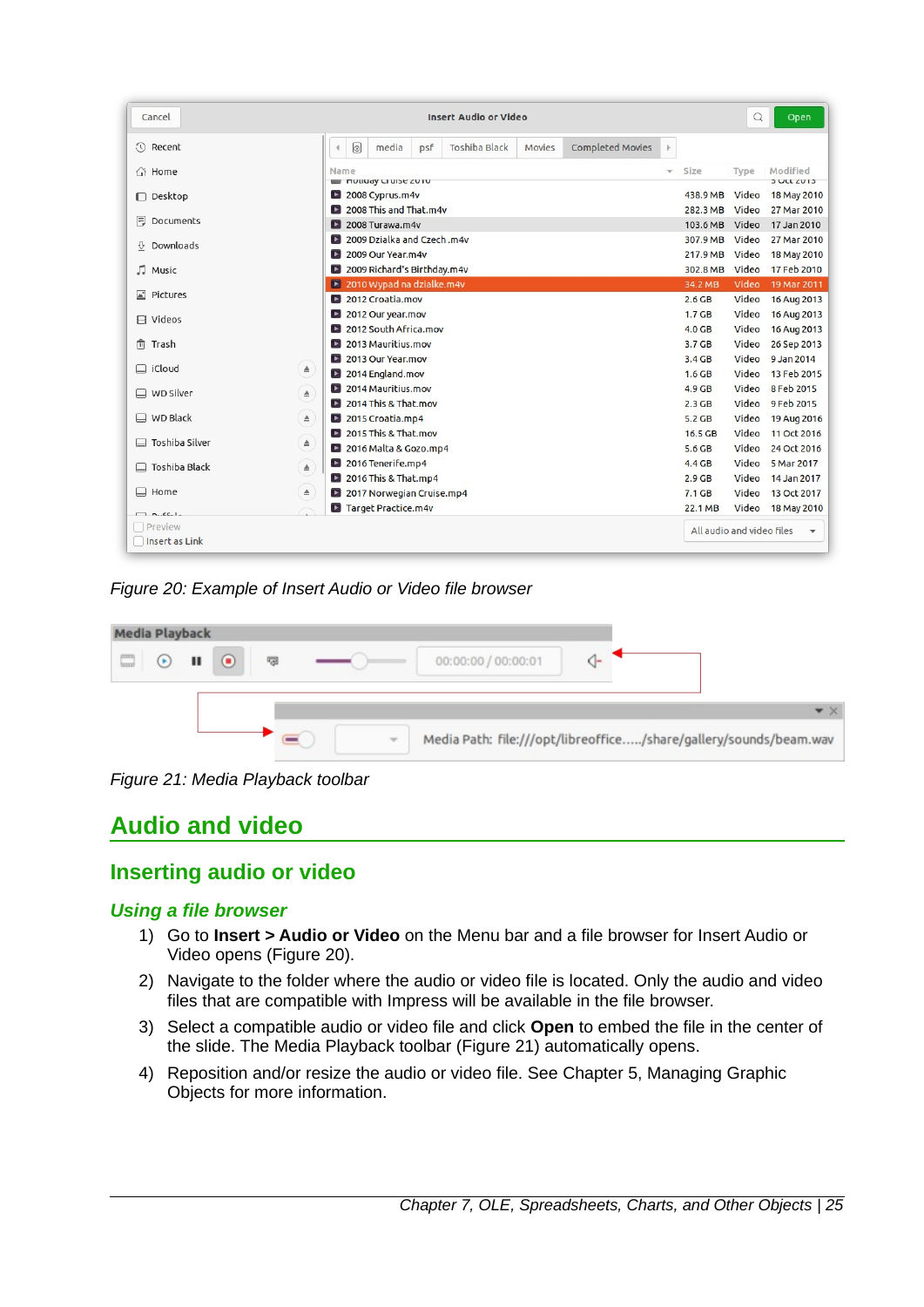#### <span id="page-25-2"></span>*Using the Gallery*

- 1) If the Gallery deck is not already open, use one of the following methods to open the Gallery deck:
	- Go to **View > Sidebar** on the Menu bar to open the Sidebar and select **Gallery** from the options available.
	- Use the keyboard shortcut *Ctrl+F5* to open the Sidebar and select **Gallery** from the options available.
	- Go to **View > Gallery** on the Menu bar.
- 2) Browse to a theme containing media files, for example **Sounds**.
- 3) Click on the audio or video option required and drag it onto the slide. The Media Playback toolbar automatically opens.
- 4) Reposition and/or resize the audio or video file. See Chapter 5, Managing Graphic Objects for more information.

#### <span id="page-25-1"></span>**Media playback**

The Media Playback toolbar automatically opens when an audio or video file is selected. The Media Playback toolbar contains the following tools from left to right:

- **Insert Audio or Video** opens the Insert Audio or Video file browser where a media file is selected for insertion into a slide.
- **Play** plays the media playback.
- **Pause** pauses the playing of the media.
- **Stop** stops the playing of media.
- **Repeat** if selected, repeats the playing of the media until the tool is deselected.
- **Position** selects the position of where to start playing from within the media file.
- **Mute** suppresses the volume of a media file.
- **Volume** adjusts the volume of the media file.
- **Media Path** indicates where the media file is stored on a computer.

## <span id="page-25-0"></span>**Formulas**

Go to **Insert > Object > Formula Object** on the Menu bar to create a formula in a slide. A formula can also be inserted as an OLE object; see ["OLE objects](#page-4-1)" on page [5](#page-4-1) for more information.

When editing a formula, the Math menu becomes available allowing the creation or editing of a formula. For more information on how to create formulas, see the *Math Guide* or the *Getting Started Guide*.

When creating formulas, care should be taken with font sizes to make sure formulas are similar in size to the font used in the presentation. To change font attributes of a formula, go to **Format > Font Size** on the Menu bar. To change font type, go to **Format > Fonts** on the Menu bar.



**Note**

Unlike formulas in Writer, a formula in Impress is treated as an object and is not automatically aligned with the rest of the objects on the slide. The formula can be moved around like other objects in Impress, but cannot be resized.